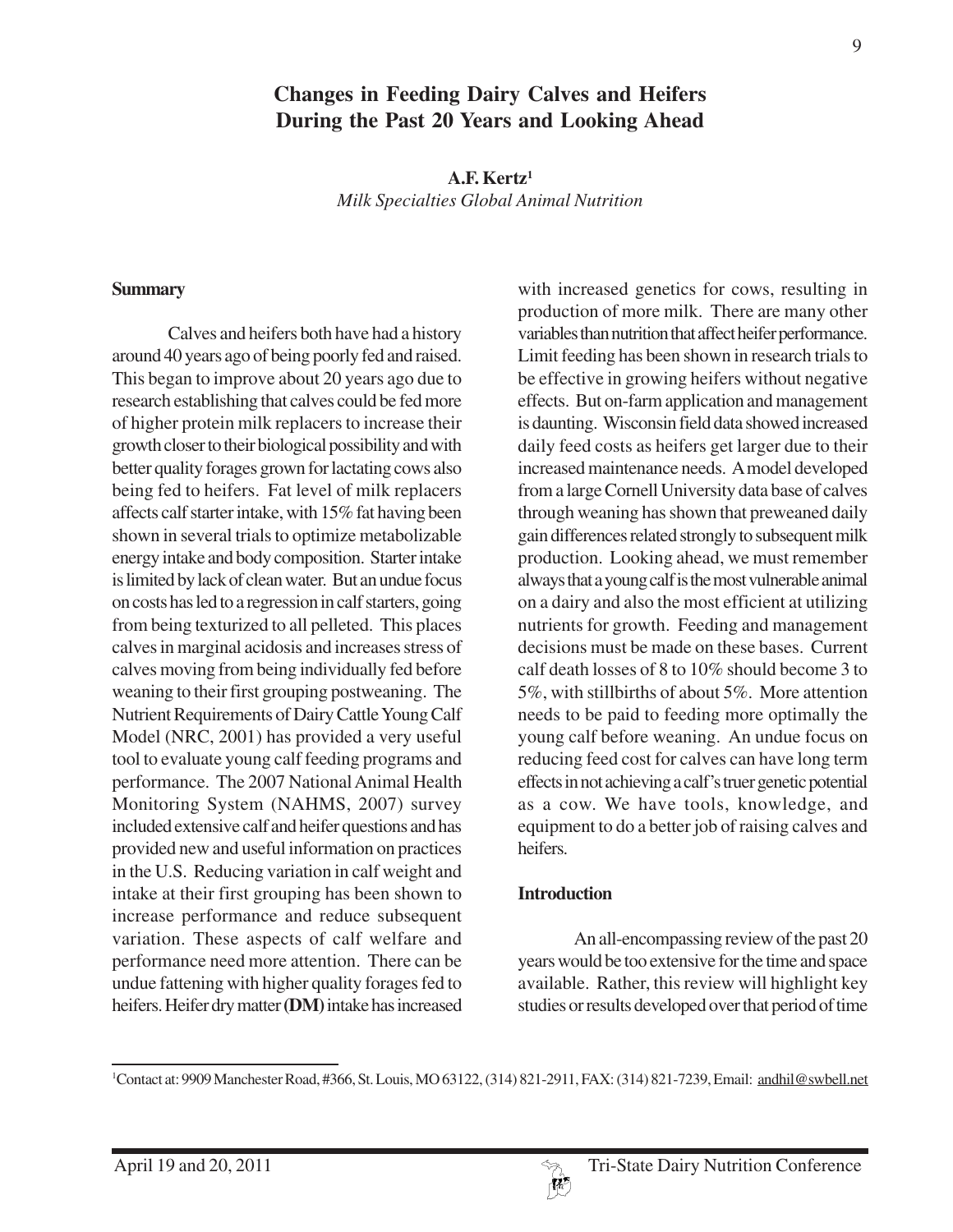for both calves and heifers. There will be some earlier history addressed in order to better understand where we have been and what the last 20 years have brought us. Two publications have been very beneficial to calf health, feeding, and management. The first is the Nutrient Requirements of Dairy Cattle (NRC, 2001), which not only contained an excellent and more comprehensive text than the previous 1989 edition, but also a software package termed the Young Calf Model. The latter has allowed evaluations of calf situations in which body weight **(BW)** and ambient temperature are inputted along with dietary nutrient sources, and then protein available daily gain **(PDG)** and energy available daily gain **(EDG)** are computed. This is a most useful tool to evaluate calf performance under various conditions. The second publication is from the National Animal Health Monitoring System (NAHMS, 2007). This survey was the first in the NAHMS series to extensively survey calf and heifer practices on U.S. dairy farms. As an example, liquid feeding practices were found to be quite variable and differed with size of herds (**Table 1**). Larger herds used more nonmedicated milk replacers **(MR)**, more pasteurized waste milk, and less unpasteurized saleable milk than smaller herds. But, it also is evident that many dairy farms use a combination of liquid feeds for their calves as the last column of all practices sums to 136%. Evaluation of any dairy's program depends on the completeness and accuracy of the input information.

# **Colostrum**

Newer evidence of the value of colostrum came from a study with a Brown Swiss herd in which calves at birth were force fed either 2 or 4 qt of colostrum at the first feeding (Faber et al., 2005). These 68 calves were then fed the same thereafter, beginning with colostrum and transition milk for the following 2 days. Those calves fed the 4 vs 2 qt colostrum at the first feeding had 60% less veterinary costs, 0.5 lb more daily gain at 14 months **(mo)** of age, 10% more 305-day mature equivalent milk

during the  $1<sup>st</sup>$  lactation (21,815 vs 19,712 lb), and 17% more 305-day mature equivalent milk during the  $2<sup>nd</sup>$  lactation (24,869 vs 21,232 lb). This heartening new evidence about the value of colostrum was off-set by evidence of a previously unrecognized, but prevailing, issue—widespread bacterial contamination of colostrum (Godden, 2007). A field study of 12 MN farms revealed that when colostrum exceeded 100,000 cfu/ml of total plate counts **(TPC)** or 10,000 cfu/ml total coliform counts **(TCC)**, calves were 1.2 times more likely to get sick and 1.3 times more likely to die by 8 wk of age At the University of MN-Baldwin transition management facility, 36% of colostrum samples exceeded those counts. Most of this contamination was from milking equipment and buckets. Godden noted that of the three sources of bacterial contamination, contaminated equipment was a greater source of contamination than bacteria shed from the udder or from improper storage of colostrum. Recommendations included proper udder preparation; sanitized collection, storage and feeding equipment; not pooling (helps in prevention of *Johne's* disease spreading); and either refrigeration by 2 hours, use within 3 days, or freeze.

# **Milk Replacers and Calf Starters**

"Milk replacers" probably began when whole milk **(WM)** on the farm was often skimmed off with the fat used to make butter. The skim milk was then a byproduct and often fed to calves or pigs as a MR. This is most likely why earlier fabricated MR from dried ingredients had what is now considered lower fat content. Warner (1960) conducted a trial with 120 Holstein heifer calves purchased at 3 days of age. Each calf was fed either 180 lb of WM, 25 lb of solids from 2% fat MR, 25 lb of 25% coconut fat MR, or 25 lb of 25% lard oil MR over 22 days. The amount of WM fed was based on having the same digestible energy as the latter 2 higher fat MR when reconstituted at 0.50 lb per 9 lb water and fed twice daily for 22 days. The average daily gain **(ADG)** was about 1.0 lb, which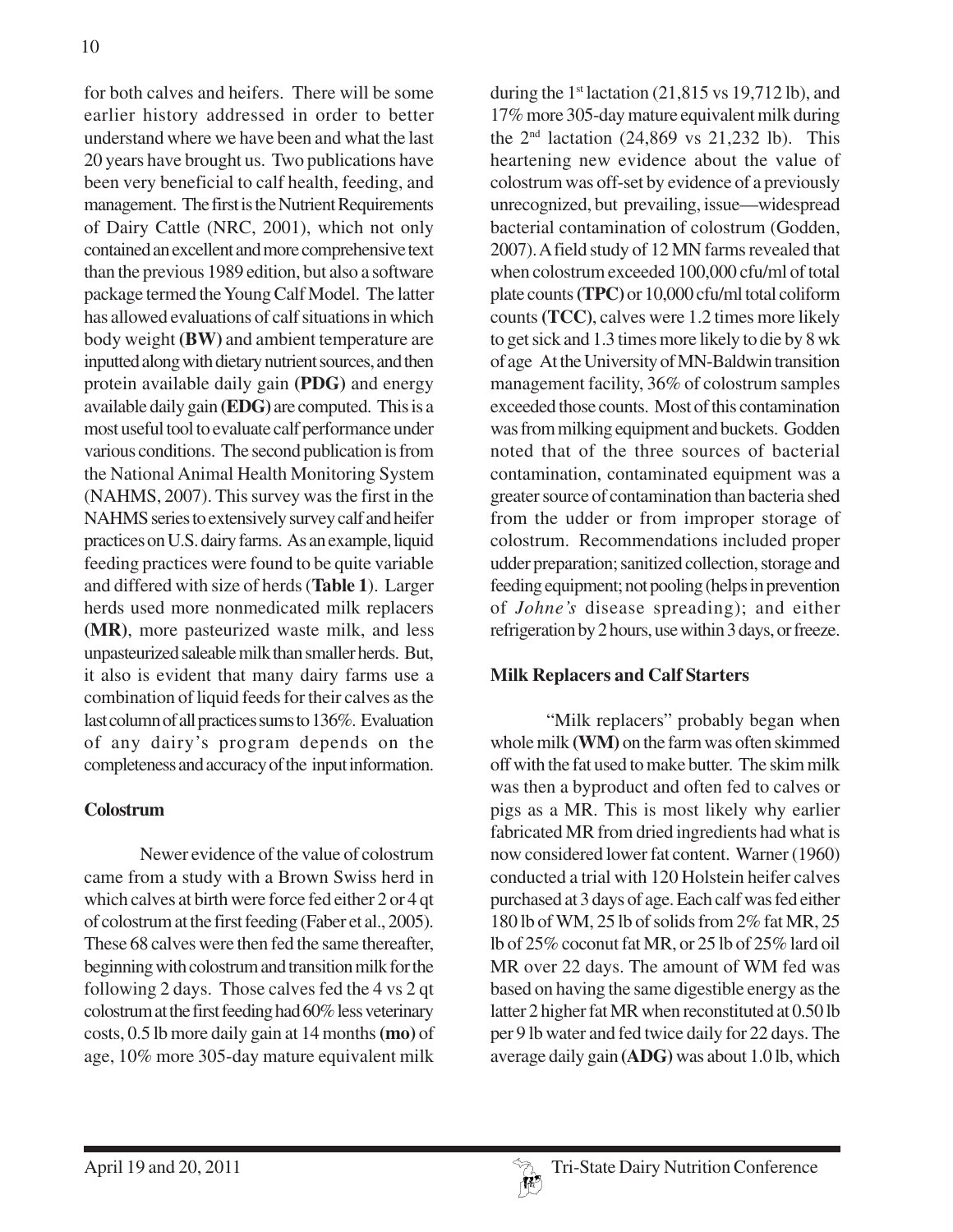was acknowledged as satisfactory gain for herd replacements at that time (Table 2). Warner (1960) noted that calves on the 2% fat MR also ate more (P < 0.05) calf starter **(CS)** and achieved the same ADG as did the other higher fat MR or WM. The 1950s, 1960s, and into the 1970s were a golden age of studies on rumen development in dairy calves (Warner, 1991). Program approach then was to minimize cost and amount of MR fed, and to wean early by encouraging CS intake. After the 1970s, MR protein levels migrated down from 22 to 20%, and fat levels migrated up from ~10 or 12 % to 20%. This was related more to marketing and controlling feeding costs with the nutritional benefit being higher fat levels, allowing for increased energy intake of calves from MR. As fat levels increased, that also increased costs, so protein level was decreased to help off-set much of that increased cost. Thus, the "industry standard" 20/20 MR evolved.

A key study (Kuehn et al., 1994) illustrated that an unintended consequence resulted when fat content was increased in MR and CS. A trial was conducted from March through October with 120 calves at 3 MN locations (2 used outdoor hutches). Calves were started on trial at 14 days of age following colostrum for the first 4 days, and then followed by feeding a 21.4% CP and 21.6% fat MR until day 14. No CS was fed during this period. Then calves were fed 20% CP MR on a DM basis with either 15.6 or 21.6% fat and texturized CS with either 3.7 or 7.3% total fat with the difference in fat coming from inclusion of ground roasted soybeans. Starter and water were available free choice from day 14 to 56 with no forage fed. Before weaning, calves consumed more  $CS(P<0.01)$  and gained more BW ( $P = 0.04$ ) when fed the lower 15.6% fat MR. There was some carryover effect postweaning as CS intake continued greater  $(P = 0.04)$  for the 15.6% fat MR, although ADG difference decreased and no longer was significantly different. The reason for this difference in ADG before weaning was evident when metabolizable

energy **(ME)** intakes (Table 3) were calculated. Greater CS intake on the 15.6% fat MR treatment more than compensated for the lower ME intake from MR on this treatment. The overall effect was 7% more ME intake on the low fat MR treatment. This similar level (7%) of higher ME intake continued from CS alone, even after calves had been weaned for 14 days. Thus, the higher energy intake from the 21.6% fat MR was more than compensated with accompanying lower CS ME intake, resulting in less total energy intake compared to a lower fat MR treatment. This effect is virtually ignored when high fat MR are recommended. Granted, this study did not cover the coldest weather months in MN of November, December, and January. Also, not generally acknowledged, is added value of heat of rumen fermentation from CS in meeting energy requirements during cold weather.

In that same MN study (Kuehn et al. 1994) prior to weaning, there was no difference in MR or CS ME intake when comparing low vs high fat CS treatments (Table 4). After weaning, ME intake was less ( $P < 0.10$ ) with the high fat CS due to lower (P < 0.05) starter DMI. Thus, the added fat from soybeans in the high fat CS reduced DMI and ME intake compared to the CS without added fat. This reduced intake could be due to ruminal and/or physiological feedback from the fat, or possibly some palatability effect although all components of the CS, except oats and rolled corn, were pelleted together. Other literature which I have reviewed show similar negative effects of increased fat in CS, resulting in reduced intake.

A confounding factor in consumption of CS is the availability of clean water. Calves consume 4 times more water than DMI from CS (Kertz et al., 1984). This ratio before weaning is lower at 2 to 1 when also considering water mixed with MR, but then this ratio quickly elevates to 4 to 1 after weaning (Quigley et al., 2006). This ratio of 4 to 1 water to DMI may well continue after the calf period, as a recent study showed a similar relationship in lactating dairy cows (Kramer et al., 2009).

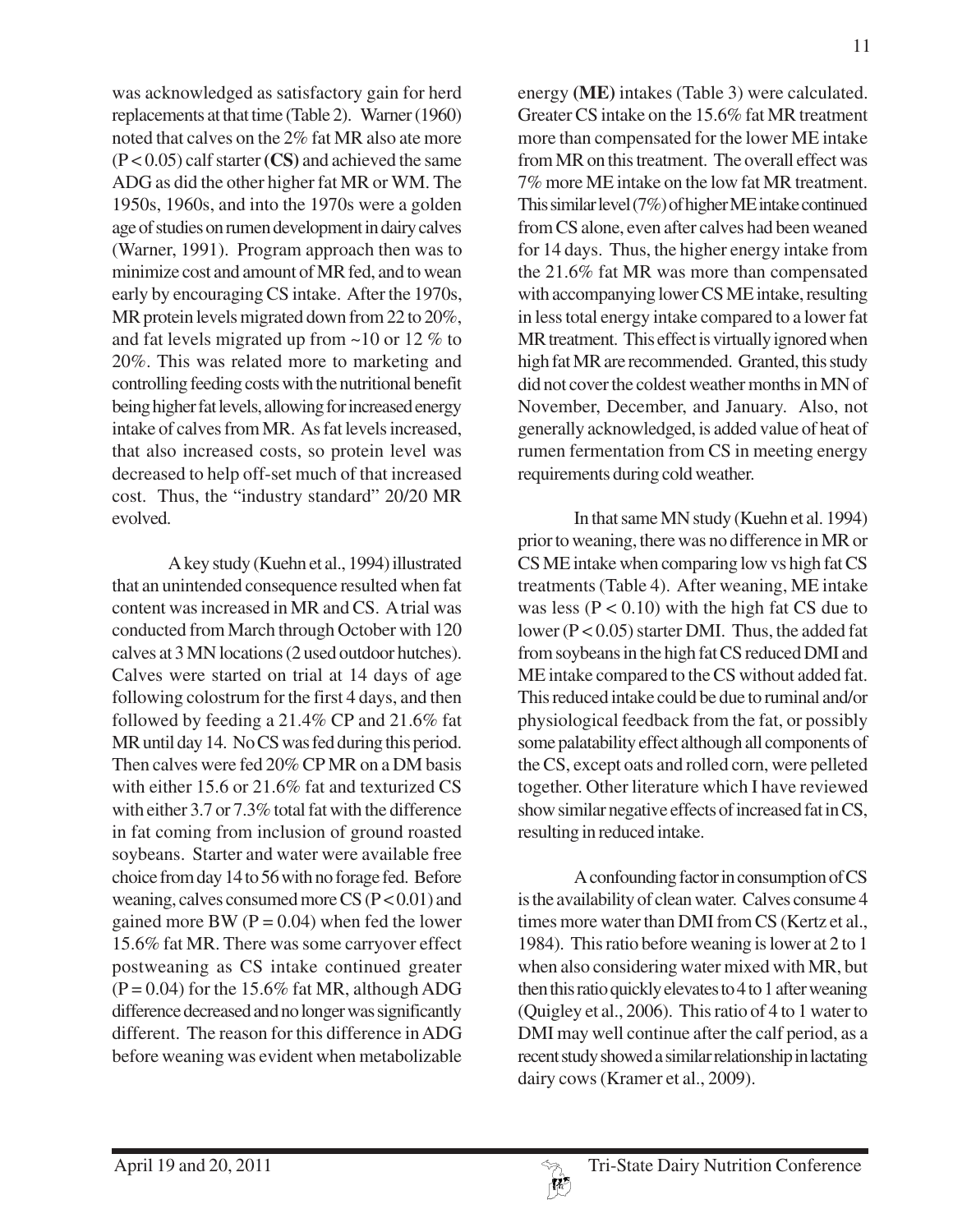# **Advent of Accelerated Milk Replacer Feeding and Related Research Trials**

Tikofsky et al. (2001) published a study in which Holstein bull calves were fed a constant energy and protein level from MR which differed in having either 15, 21, or 32% fat. Intakes were adjusted weekly, resulting in a similar daily empty BW gain of 1.36 lb. Body composition data are plotted on a moisture-free basis (Figure 1) because there is an inverse relationship between body fat and water (Reid et al., 1955). Fat content of empty BW was greater ( $P < 0.01$ ) for 32% vs 21% fat, and for 21 vs 15% fat. Fat content of empty BW, without correction for moisture content, was 8.5% for 15% MR, 9.9% for 21% fat MR, and 11.5% for 32% fat MR. Since ADG were the same across treatments, Figure 1 shows that percentage of body fat progressively increased with percentage of fat in MR, while both percentage of CP and ash in empty BW proportionately decreased. Thus, 15% fat became the optimum level in accelerated MR programs.

Subsequent studies (Diaz et al., 2001; Blome et al., 2003; Brown et al., 2005; Bartlett et al., 2006; Davis-Rincker et al., 2006) indicated that accelerated (also termed biologically normal, enhanced, or intensive, i.e. greater than typical traditional MR feeding programs) programs had beneficial results on ADG and composition of BW gain. Bartlett et al. (2006) also noted that "These dietary effects on body composition and growth are not predicted by current (e. g. 2001) NRC standards." These differences were that the 2001 NRC does not account for the differences that dietary protein:energy have on body composition gain and that partial efficiency of conversion of ME to retained energy was lower and more variable than the constant of 65% used NRC (2001). The latter was attributed to older studies which fed heavier and fatter calves whole milk or skim milkbased MR more typical of veal production.

### **Accelerated Feeding Programs**

Questions as to how accelerated MR feeding programs perform in relation to interaction between MR feeding level and CS intake, ADG, and weaning transition were addressed in several studies (Stamey, 2008). In the first study (Stamey et al., 2011a), Holstein female and male calves were fed either a conventional 20/20 MR with 12.5% solids at 10% of birth weight daily in 2 feedings from wk 1 to 5 and at 5% once daily during wk 6; or 28/15 MR with 15% solids at 1.5% of BW as DM during wk 1, 2% of BW as DM during wk 2 to 5 divided into 2 daily feedings, and at 5% of birth weight during wk 6 in one daily feeding. All calves were weaned at the end of 6 wk. The 28/15 MR feeding program contained 2 CS treatments of 18 or 22% CP as-is DM or 19.6 and 25.5% CP DM basis; which were combined into one dataset for the graphing comparison (Figure 2) since there were no significant differences between the 2 starter treatments (a corollary study was done with bull calves which also found no difference between the same 18 and 22% CP starters; Stamey et al., 2011a). Lower 20/20 MR feeding  $(P < 0.01)$  resulted in greater CS intake  $(P < 0.02)$  but less ADG and height increase  $(P < 0.02)$  than the 28/15 treatments during preweaning. Total MR intakes were 42.5 lb for 20/20 and 76.4 lb for 28/15, while CS DMI before weaning were 31 and 16 lb, respectively, with both treatments consuming another 56 lb DMI during 2 wk after weaning. With greater DMI from MR, lower CS DMI resulted on the 28/15 MR. But total nutrient intake was greater on 28/15, resulting in greater (Figure 3) ADG, except for wk 7 which was just after full weaning. Figure 3 shows that loss in 28/15 MR DMI with full weaning was not equalized by CS DMI vs 20/20 MR treatment during wk 7, but it was in wk 8 to 10 when ADG was similar between MR treatments.

The second study (Stamey et al., 2011b) compared a 20/20 MR feeding program (conventional - CON) with an 18% CP CS to a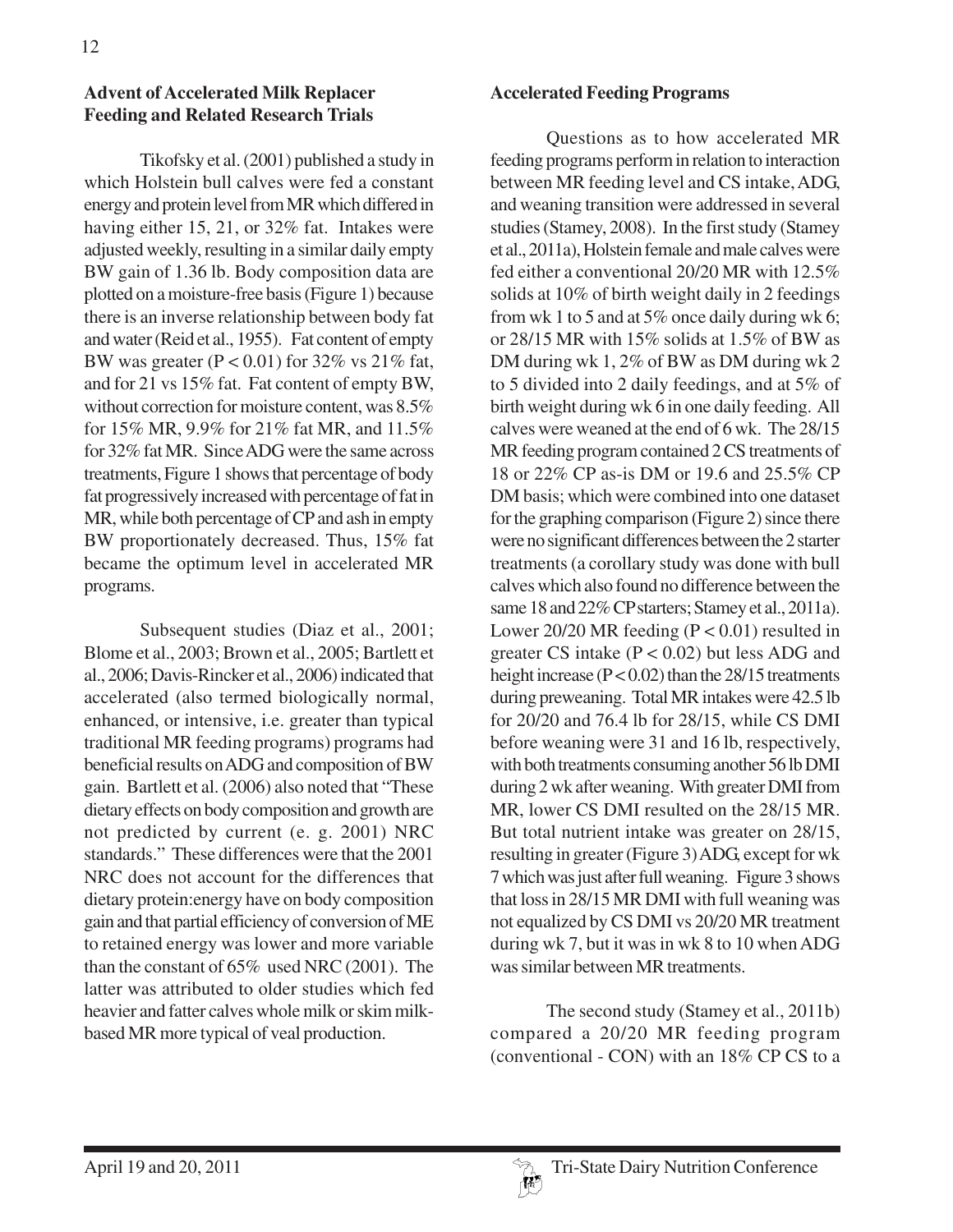26/18 higher level MR feeding program (moderate—MOD) with a 20% CP CS, and to a 28/20 highest level MR feeding program (aggressive—AGR) with a 22% CP CS. Each MR was fed at different levels, but all calves were weaned at the end of 6 wk of age, and kept in individual hutches until the end of 9 wk of age. After that, they were group-fed in super hutches until 12 wk of age. As MR feeding level increased to 34.8, 69.1, and 84.1 lb for treatments, respectively, CS intake preweaning decreased inversely to MR intake at 93, 44, and 25 lb (Figure 4). This CS intake pattern continued to a lesser extent postweaning during wk 7 to 9. Preweaning ADG followed the same pattern of daily MR intake at 0.95, 1.2, and 1.4 lb, respectively. Postweaning ADG were 2.2, 2.4, and 1.8 lb, respectively, with the AGR 28/20 MR treatment being lower than the MOD 26/18 MR treatment. The MOD 26/18 MR treatment carried over its intermediate ADG preweaning into intermediate CS intake, resulting in the highest ADG of 2.4 lb postweaning. This reflects that the AGR 28/20 MR treatment calves gained more preweaning due to greatest MR consumed, but the lowest CS intake preweaning carried over into the lowest CS intake postweaning for this treatment. The MOD 26/18 MR treatment had the best overall scenario among these treatments.In particular, Figure 5shows that while AGR 28/20 MR had the best ADG for the first 4 wk, ADG decreased the most during wk 6 of onehalf MR feeding, and did not catch up until wk 9. Lower CS intake on this treatment would have been related to higher MR fat level and the greatest level of feeding of MR among treatments. In a study with a 26/17 MR fed at or above 1.5 lb/day, Hill et al. (2007a) found that CS was decreased while ADG was similar, except during the first week when it was lower at the 1.5 lb/day feeding rate. When both 26/17 and 28/20 MR were fed at a high daily rate of 1.96 lb/day, ADG were similar by weaning with no differences in CS intake.

The Young Calf Model (NRC, 2001), which provided a basis for energy and protein requirements of calves, has since been revised (Van Amburgh and Drackley, 2005) based on studies by Diaz et al., 2001, Tikofsky et al., 2001, Blome et al., 2003, and Bartlett et al., 2006 at Cornell and Illinois (Table 5). For calves to grow faster, they either need to be fed more milk, MR, or consume more CS if they are older calves, and requirements needed to be adjusted if calves are outside the zone of thermal neutrality. The NRC (2001) uses 59 to 77°F for this zone for calves less than 21 days of age. Cold weather has the most impact on increased maintenance energy requirements, although heat stress can also increase requirements which have not yet been well quantified. As calves get bigger and older, they can and should be eating more CS, but the substitution factor will be somewhat limiting because of the inverse relationship between amount of milk/MR fed/consumed and resultant CS intake. But that depends on how well the CS is integrated into the calf program, such as amount of milk/MR fed; its fat/energy level; when CS is initially fed and how much at the early stages of intake; physical form and fines level of starter; and how well water is being made available. An offsetting factor leading to greater CS intake is that as calves get larger, their need and impetus to eat more also increases with increasing BW.

The CP percentage of diet DM in Table 5 is based on the sum of both milk/MR and calf starter CP contributions. If realistic values are used for both liquid and CS intakes, the Young Calf Model (NRC, 2001) will not show CP as a percentage of DM for the CS to be greater than 18 to 20%, which is 16 to 18% CP for the CS on an as-fed basis. In four trials (Hill et al., 2007b), CP in CS greater than 18% (as-is DM basis) did not increase intake, ADG, or other parameters measured, when fed a 20/20 MR at 1 lb/day or 26/17 MR at 1.5 lb/day.

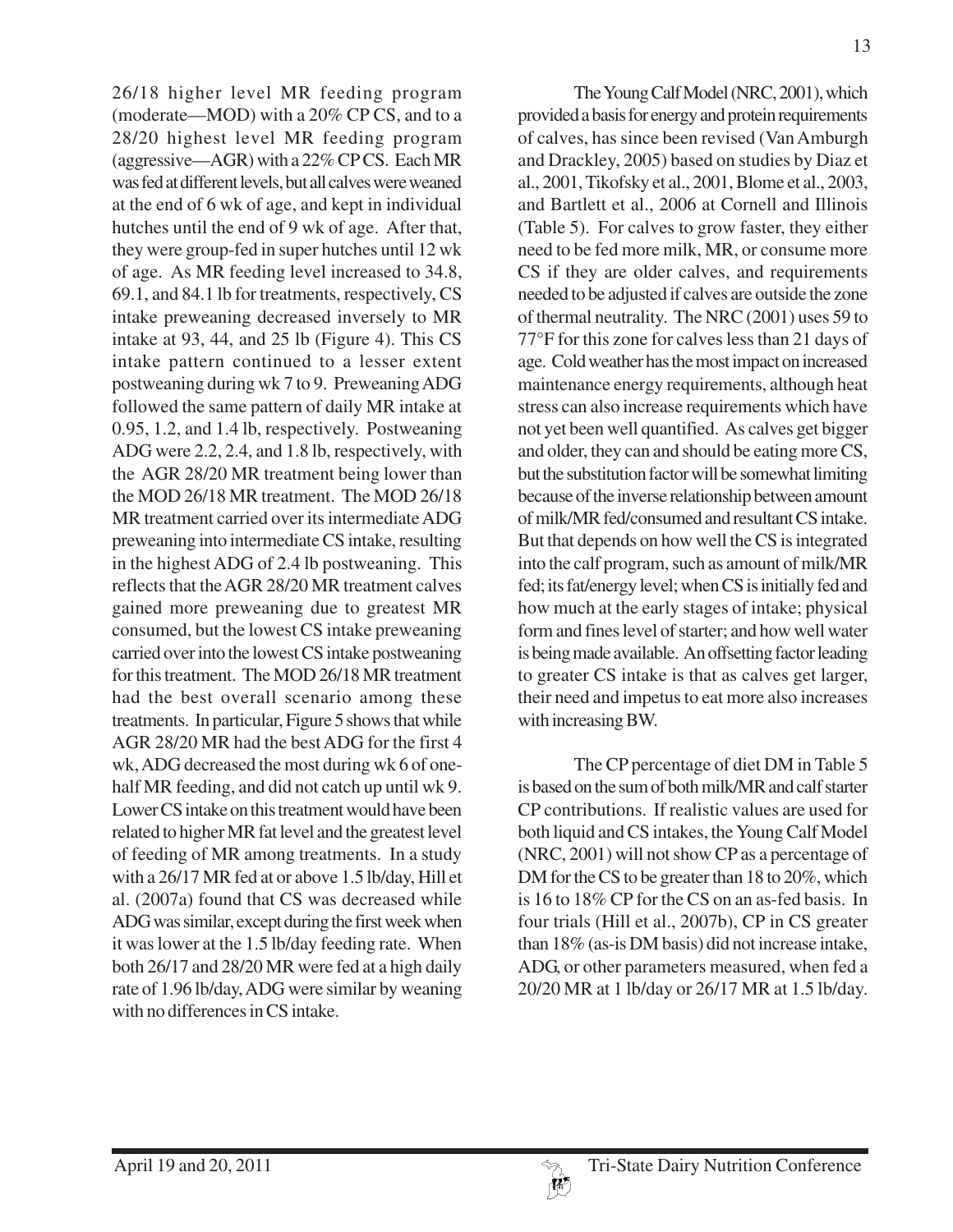## **Calf Starter Particle Size**

A key study (Porter et al., 2007) evaluated starters with 2 levels of fiber and in pelleted or mash (texturized) forms. Calves were in individual crates so there was no bedding consumption to confound the results. There were some benefits of the high fiber vs low fiber CS. That is to be expected with lower starch content when starters are formulated for higher fiber. There would be fewer tendencies for marginal ruminal acidosis with higher fiber content starters. But, the main advantages in this study were for the texturized starter vs pelleted starter (Table 6). The following differences  $(P < 0.05)$  resulted: increased daily gain post weaning (5 to 8 wk), and overall as well; increased starter intake after weaning, and overall as well; earlier ruminating; increased time ruminating; and increased digestibilities of DM, CP, ADF, and NDF. In addition, calves sacrificed on each treatment had numerically increased rumen pH, papillae length, and percentage muscle/mucosa - all indicating greater rumen function and development, consistent with the performance and digestibility parameters. Thus particle size in texturized CS likely is beneficial in creating more rumination, more salivation with more rumination, and more favorable rumen fermentation, minimizing marginal acidosis. Several studies recently have reported calf performance differences when calf starters differed in ingredients or physical forms, but these were confounded because hay (Khan et al., 2007; Kristensen et al., 2007) was also fed, or straw was used for bedding (Bach et al., 2007). The rejoinder usually is "but texturized starters cost more". This is most likely why there is a troubling pattern of decreased usage of texturized CS in the U.S. and in other countries as well**.**

### **Calf Welfare, Feeding, and Management**

Considerable attention is spent on cow comfort and welfare, and justifiably so. Over the last 10 years, a series of studies have been published by 2 groups in British Columbia, addressing issues

really dealing with calf comfort and their performance. Interestingly, as if to highlight this work, one group published a key review (Khan et al., 2011), while the other group published a study on weaning age using automated feeders as related to intake, performance, and behavior (de Passille et al., 2011)—both in the March issue of the J. Dairy Sci. In *Feedstuffs* (www.andhil.com Online dairy columns\*), I developed synopses of 4 different studies involving either of these two groups as follows. *Ad libitum* milk intake compared to conventional milk feeding (10% of BW) resulted in greater BW gains during the preweaning phase, and this resulted in greater BW at the end of the 63-day period. However, performance around weaning was affected in both treatments and more so with *ad libitum* milk feeding (Jasper and Weary, 2002). Gradual weaning over a 10-day period resulted in greater or more uniform BW gain before and after weaning than shorter or longer weaning periods when calves were weaned at 41 days of age and fed WM. While there was an inverse relationship between milk and starter intakes, the more gradual 10-day weaning period minimized the effect of calves' losing the greater energy density of milk and being replaced with starter intake (Sweeney et al., 2010). Sick calves are more likely to show differences in feeding behavior when fed milk at a high level than when limit fed milk. This can be an advantage to using automatic feeders if they are well maintained and managed and if feeding behavior data are closely scrutinized (Borderas et. al., 2009). A fairly quantitative advisory tool was developed to assist in the improvement of management practices that affect calf and heifer welfare on dairy farms. These practices would also help improve growth and development, just as cow comfort improves milk production (Vasseur et. al., 2010ab).

Many of the studies by these 2 groups involve the use of automatic milk/MR feeders. These originated in Europe and have greatly increased in Canada due primarily to labor savings. Their use in the U.S. has expanded, even into some very large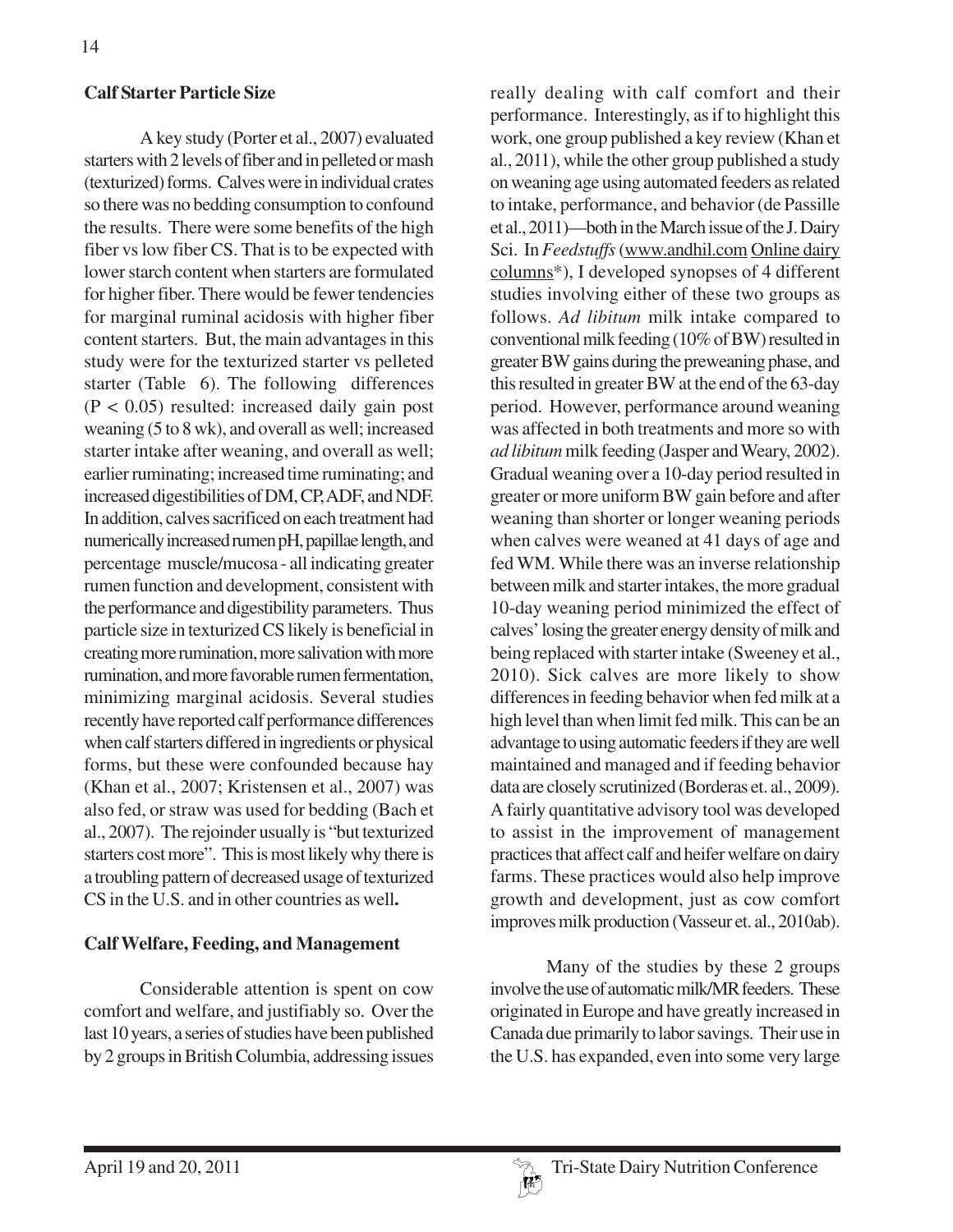operations. While labor can be reduced, it is critical that facilities and management practices are appropriate, and the level of labor must be elevated for best management.

## **Heifers**

Over the last 40 years, heifer-growing programs have undergone various phases. At one time, heifers were the forgotten animal on a dairy, often banished to the proverbial "back 40" acres. They had access to only poor pasture or poor quality forages. Then in the 1970s and 1980s, corn silage became popular for feeding to dairy cows and heifers. Too often, corn silage was available free choice to heifers, which resulted in their fattening, even if protein supplementation was adequate and grass or other hay also was available. In a classic study, Jahn and Chandler (1976) showed that with high fiber/low quality forage, there was a practical limit to how much protein could compensate for this low quality/high fiber forage. Stobo et al. (1966) found that with younger calves, increasing forage level had a double negative effect in that ADG was decreased as forage level increased from 4 to 61% while gut fill also increased, distorting true body growth. As increasing emphasis was placed on growing and harvesting higher quality forages for dairy cows, these forages were often fed to heifers too. At the same time, increasing emphasis was placed on higher genetic merit for cows. Consequently, intake of heifers increased with genetic merit too. And with higher quality forage, heifers could now get fat when fed virtually forage only diets. Some producers then began to seek and use some poorer quality roughage to reduce dietary energy concentration and to thereby limit energy intake when diets were fed free choice to heifers.

# **Heifer Dry Matter Intake**

Phenotypic variables in raising heifers are many as Hoffman (2004) listed 17 affecting performance *other than nutrition.* Nutrition itself is comprised of many variables, among which the largest is DMI. Dry matter intake prediction for heifers has been difficult. In the 1989 NRC, the prediction was based mainly on what the energy requirements were estimated to be, and then back calculating what the DMI would need to be to meet those requirements. This resulted in a similar curve to the 2001 NRC DMI prediction, except when heifers exceeded 990 lb of BW. This upswing segment of DMI in the 1989 DMI estimation was based on the assumption that lower quality/energy forages would be used for these larger heifers, which would then require this amount of DMI to meet these heifers' energy needs. In fact, lower quality forage would reduce DMI because of lower rate and extent of digestibility, which would also increase gut fill. In the 2001 NRC, actual dairy heifer DMI (Figure 6) were gathered (mainly from trials done over a 20 year period at the then Purina Mills Dairy Research Center) and plotted versus DMI prediction using the Beef NRC (1996) equation for beef heifers. The observed DMI (data points) were initially lower than predicted DMI (line), but then shifted higher and above the line when DMI was 5 kg/day (11 lb/ day) and greater. This inflection corresponds to heifers over 6 mo of age. Greater DMI for dairy heifers versus beef heifers above this point may simply reflect the greater size (especially height) of dairy heifers, along with their genetic predisposition. Another key point to note is that the spread (variation) of actual DMI progressively increased as heifers ate more. In fact, this DMI variation in heifers is likely greater than in lactating cows. This may be due to greater genetic diversity in heifers, but it is more likely due to greater differences in the nature of feeding programs for heifers, along with their environmentally different situations.

# **Grouping Issues**

A Norwegian study (Færeverk et al., 2010) investigated how group composition affects behavior and weight gain of newly weaned dairy

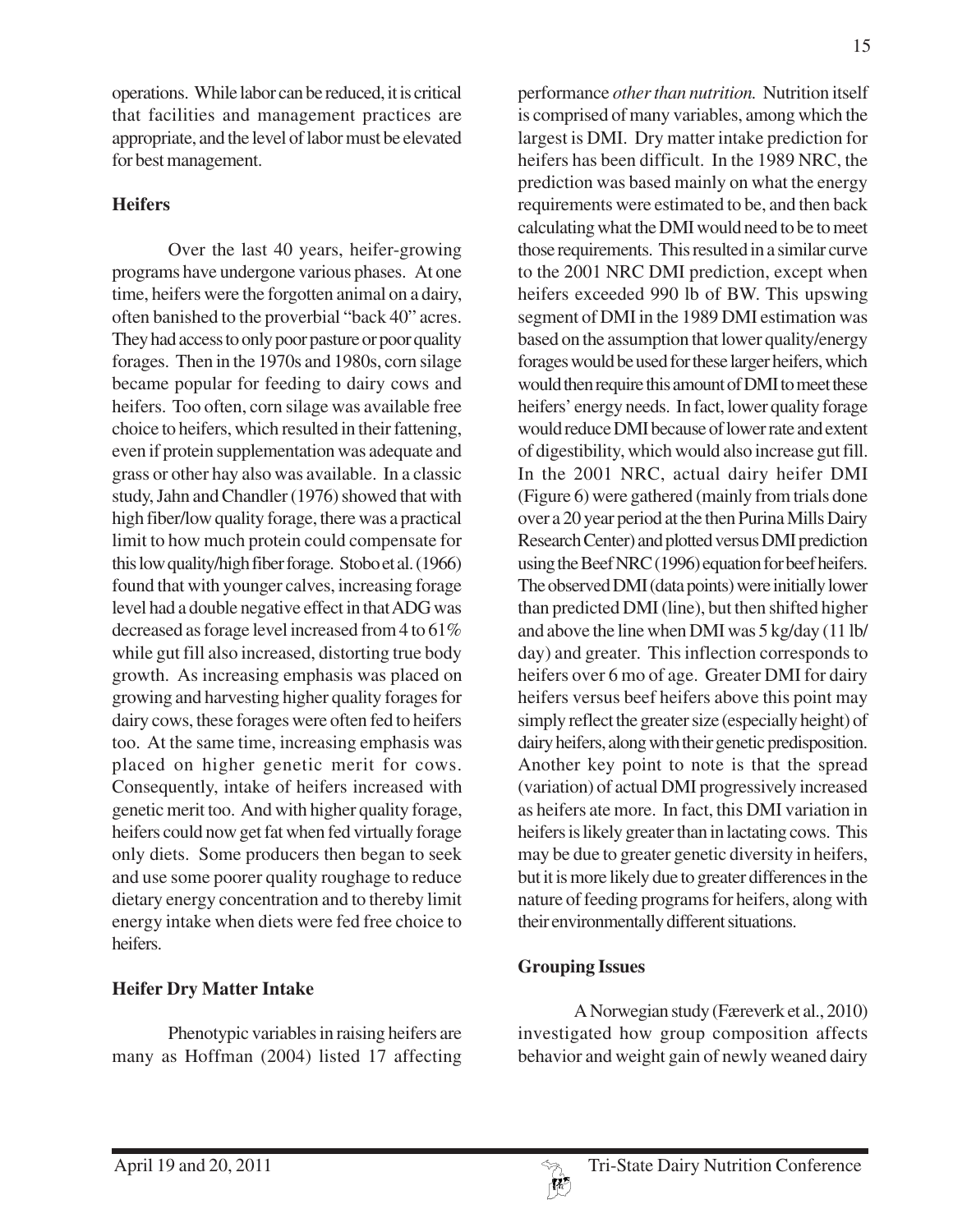calves and how age within heterogeneous groups affects behavior and competition. In both groups of calves on the first day of grouping, calves spent more time exploring their new environment and less time eating and lying. In the social approach test, calves in homogeneous groups spent more time exploring than heterogeneous groups, possibly because they had less fear and were more exploratory in a novel social situation. As a newly weaned calf, young calves entering homogeneous groups gained more over the 14-day period than heterogeneous groups, possibly because the latter calves ate less (not measured) and had more fear than their older larger group mates. Within heterogeneous groups, older calves displaced more younger calves from the feed manger. In these heterogeneous groups, calves preferred a calf at the same age for a resting partner, with the average number of calves resting close together being 3.2 animals.

At the calf operation of a large dairy in ID, individual calf feed intakes were measured during the last 3 wk of 56 days in hutches in pre-weaned replacement Holstein calves and classified into highest quartile and lowest quartile (Matuk et al., 2010). Then 480 calves in groups of 20 were grouped into the following: 20 randomly chosen (Control), 20 with highest quartile **(HH)**, 20 with lowest quartile **(LL)**, 5 calves from lowest and 15 from highest quartiles **(LHH)**, 15 calves from the lowest and 5 from highest quartiles **(LLH),** and 10 calves from each highest and lowest quartiles **(HL)**. Calves were then fed a TMR of 95% starter with 5% alfalfa hay, and intake was measured for 4 wk in the pens. Average intakes and daily gain were greatest in descending order: HH, LHH, HL, Control, LLH, and then LL, with the exception of a switch between Control and LLH in daily gain vs intake. Similarly, variation in final BW was lowest for HH, and then increased in the following order: LL, Control, LLH, LHH, and HL. The first grouping of calves post-weaning is most critical. This study found that minimizing variation in that first grouping

improved overall heifer performance and diminished variation. Thus, grouping according to intake/ performance may reduce variation in performance.

Bach et al. (2006) evaluated the impact of delaying heifers ( $n = 2,817$  Holstein) from moving from one group to the next when they had not reached targeted BW for that group. This was done at a large calf/heifer ranch in Spain (disclosure, I have consulted for this operation) which raises for 140 other dairy farms, hence, there is a lot of potential genetic variation. Animals that were delayed, and then regrouped with a new set of younger incoming heifers, were weighed every 15 days until they reached the target BW and then they were moved up one group with their initial acquaintances. This resulted in improved daily gain of the older heifers. The overall increased daily gain observed for the first 18 days of regrouping disappeared 45 days later, as the daily gain of delayed animals was then similar to their nondelayed cohorts. Whether this was due just to social order differences, environmental differences, or differences in BW or age is not known.

# **Limit Feeding, Feed Efficiencies, and Growth Efficiencies**

Extensive studies on limit feeding of heifers have been done at Penn State (Zanton and Heinrichs, 2009) and Wisconsin (Hoffman et al., 2007). Commercial application of limit-feeding appears limited by having suitable facilities, especially under-stocked bunk space, a higher level of management, adequate information for formulation of rations, and favorable feedstuff economics (Kertz, 2009). Feed efficiency data with growing dairy heifers are limited (Kertz, 2011). Because of so many variables affecting feed efficiency, it is difficult to compare feed efficiencies across studies or across operations. Thus, it is better to compare these values within a study or within an operation. Ultimately, economics of feed efficiency are what will determine any application as long as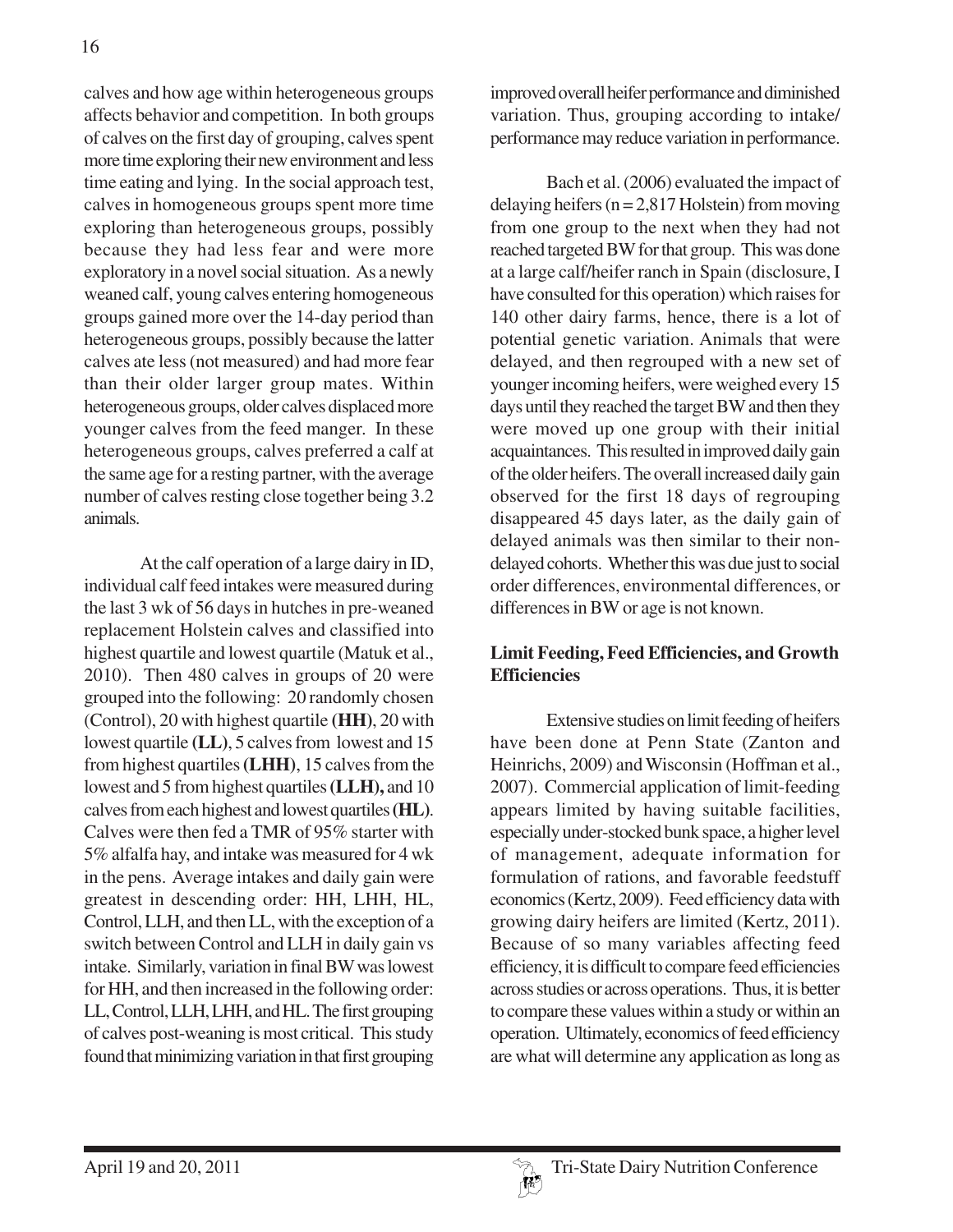the desired growth is achieved without problems. There are definite differences in the efficiencies in which height and weight increases (Kertz et al., 1998). Generally, the younger a dairy calf/heifer, the more efficient she is in converting nutrients to growth. This is primarily a function of more BW having more maintenance needs (primarily energy), which must be first met before further growth can ensue. Height increase is particularly critical and age dependent in that of the 24 inch difference between birth and first-calving, 50% occurs in the first 6 mo of age, 25% in the following 6 mo, and only 25% in the last 12 mo. This is controlled biologically, primarily by growth hormone, and thus, cannot be compensated later in life like BW can undergo compensatory growth.

## **Economics**

The last aspect to be briefly addressed is economics. This can vary considerably given differences in feedstuffs costs and in a multitude of other factors. A field data study was initially done (Hoard's Dairyman, 2000) with 62 herds in WI. This study was essentially repeated in 2007 using 49 dairy operations, with 4 being custom calf grower operations (Zwald et al., 2007). In both data sets, once calves went beyond the weaning phase, daily feed cost per heifer increased. This was because the feed sources progressively became more expensive but because maintenance costs progressively increase with more BW, resulting in less nutrients being available for growth until maintenance needs were met first. This principle is too often not recognized.

# **Long Term Implications of Raising Heifers**

As noted in the study by Faber et al. (2005), feeding more colostrum after birth had a major influence on subsequent growth and milk production. While potential benefits of accelerated MR feeding were originally postulated as being due to reduced age at first calving, recent analyses by Soberon et



al. (2011) indicate that benefits may accrue to subsequent milk yield. Greater than 90% of calves were fed a 28/15 MR at approximately 2% of BW (1.5 lb from day 2 to 7) and then 2.0 lb/day until weaned by at ~42 to 49 days of age (M. Van Amburgh, Cornell University, personal communication, 2010). Calf ADG varied from 0.29 to 2.71 lb/day in 792 heifer calves because of management, weather, genetics, and possibly other factors. Feeding treatments were not imposed to create different ADG. A Test Day Model was developed utilizing inputs of preweaning ADG, birth weight, weaning weight, calving age, birth year, birth month, and calculated energy intake over estimated maintenance requirements. For every additional 1 lb of ADG, heifers produced 1,067 lb more milk during their first lactation (P < 0.01) and continued to produce more during their second and third lactations. Preweaning ADG accounted for 25% of the variation in first lactation milk yield. Age at first calving within a range of 20 to 30 mo. did not affect milk production. Colder weather for calves negatively affected subsequent milk production as less energy was available over increased maintenance needs for young calves, resulting in their lower growth rate. Probable mechanisms for this increased milk yield are not understood but are speculated to be related to very early mammary gland development. Drackley (2010) found 10 studies which measured subsequent first lactation milk production as related to pre-weaning performance. All but one of those studies (Morrison et al., 2010) had positive effects on subsequent milk production. The study by Raeth-Knight et al. (2009) was limited in finding statistically significant lactation differences because number of animals (18/ treatment) was too limited with the variability in lactation yield. Hence more studies, analysis of datasets, and number of animals are needed to more establish this apparent relationship.

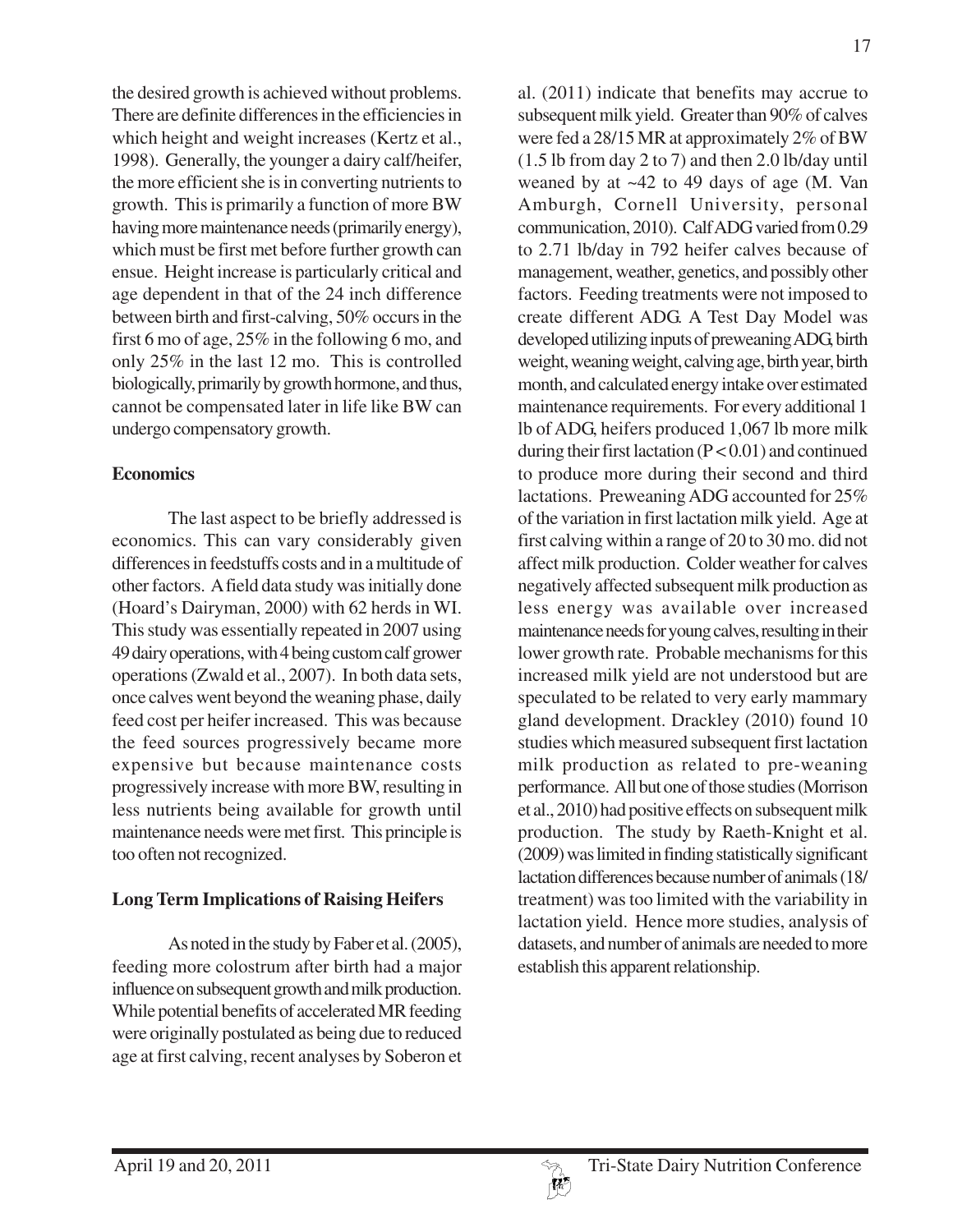### **Other Studies and Sources of References**

Many areas of calf welfare and behavior were not addressed in this review. Calf welfare and behavior do affect performance. More practical calf and heifer information can be sourced at the following websites:

- 1. www.andhil.com, **Online Dairy Columns\*** for *Feedstuffs* and *Hoard's Dairyman* columns.
- 2. http://www.atticacows.com, Monthly *Calving Ease* newsletters.
- 3. http://www.calfnotes.com/, Monthly *Calf Notes.*
- 4. Davis, C.L., and J. K. Drackley. 1998. *The Development, Nutrition, and Management of the Young Calf.* Iowa State Univ Press, 338 pg (unfortunately this book is out of print).
- 5. http://spac.adsa.org/, Subscribable searchable database of this Conference proceedings, along with that of 37 other animal nutrition/production conferences.

## **Looking Ahead**

This listing is more about what should happen, not necessarily predictive of what will happen.

- We must always remember that a young calf is the most vulnerable animal on a dairy farm, and yet, also the most efficient at utilizing nutrients for growth. Feeding and management decisions should be made considering these facets.
- Current calf death losses of 8 to 10% should become 3 to 5%, with stillbirths of about another 5%.
- More attention needs to be paid to feeding more optimally the young calf before weaning, beginning with the first feeding of colostrum. Currently, cost is the driving factor because the industry does not recognize any long term

negative impact from not doing a better job raising calves. For instance, the benefits of first feeding 4 qt of clean, high quality colostrum within 4 hours of birth, and then more optimal levels of MR to maximize true growth would likely cost about \$25/calf. Add to that another \$15/calf for a good quality texturized CS. Total increased calf costs are now \$40. But, that is a minor cost  $( $3\%$ ) out of the $1,200 to 1,400$ total costs to raise a heifer. Now, factor in if another 0.5 lb daily gain resulted by the end of 2 mo of life. This could translate into an additional 500 lb milk in the first lactation alone, and these calves are also likely to have less health problems, reducing medication and labor costs. Granted, these heifers may eat more feed, but their efficiency of utilizing that feed will be greater at a younger age and smaller BW. These benefits over costs should be worth at least a 2:1 return.

We have tools, knowledge, and equipment to do a better job of raising calves and heifers. It is incumbent on all of us to help dairy producers and calf/heifer raisers better understand these factors and to better implement improved practices in raising calves and heifers.

### **References**

Bach, A., J.L. Juaristi, and J. Ahedo. 2006. CASE STUDY: Growth effects of grouping dairy replacement heifers with lighter weight and younger animals. The Prof. Anim. Scientist. 22:358-361.

Bach, A., A. Giménez, J.L. Juaristi, and J. Ahedo. 2007. Effects of physical form of a starter for dairy replacement calves on feed intake and performance. J. Dairy Sci. 90:3028-3033.

Bartlett, K.S., F.K. McKeith, M.J. VandeHaar, G.E. Dahl, and J.K. Drackley. 2006. Growth and body composition of dairy calves fed milk replacers containing different amounts of protein at two feeding rates. J. Anim. Sci. 84:1454-1467.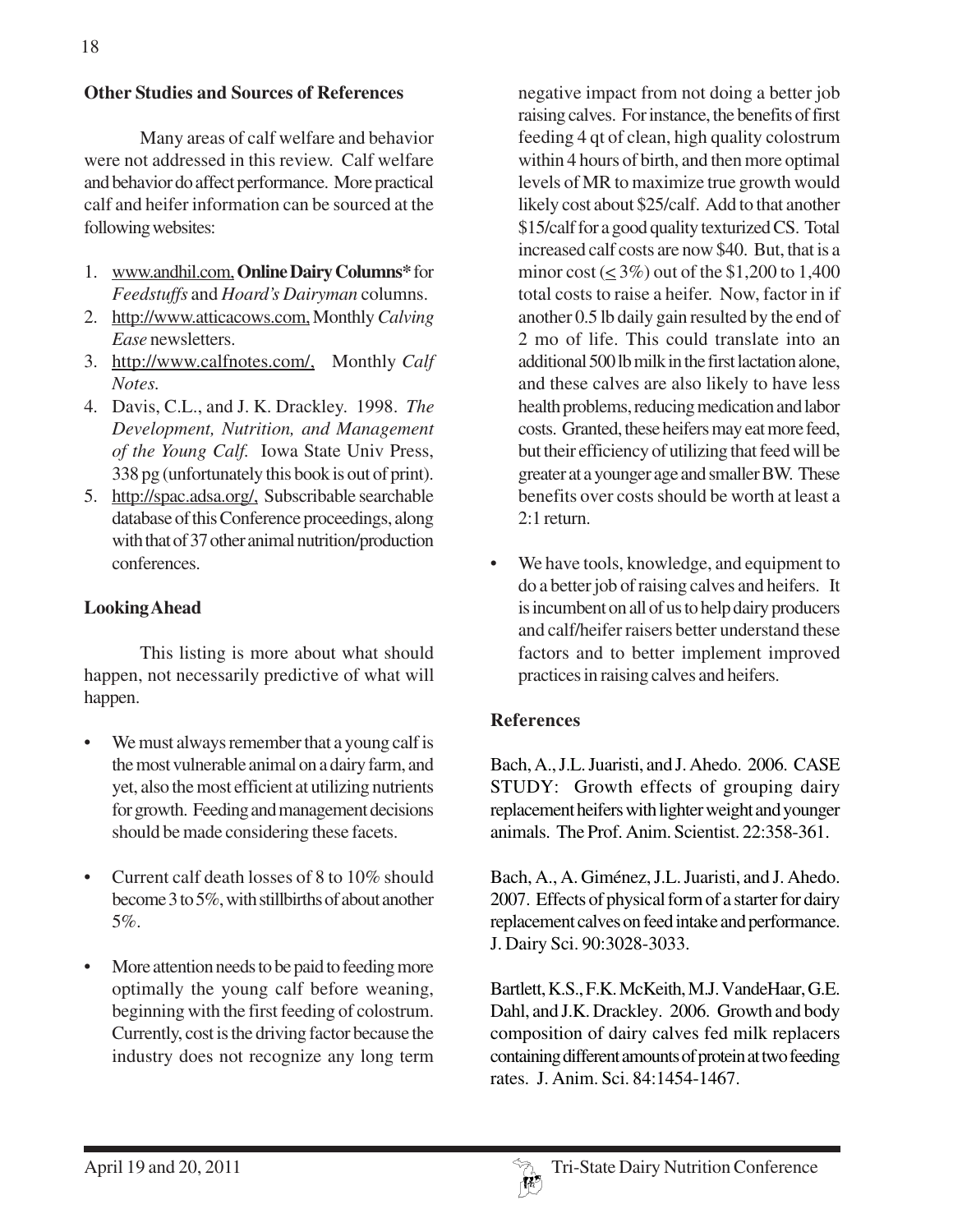Blome, R.M., J.K. Drackley, F.K. McKeith, M.F. Hutjens, and G.C. McCoy. 2003. Growth, nutrient utilization, and body composition of dairy calves fed milk replacers containing different amounts of protein. J. Anim. Sci. 81:1641–1655.

Borderas, T.F., J. Rushen, M.A.G. von Keyserlingk, and A.M. B. de Passille. 2009. Automated measurement of changes in feeding behavior of milkfed calves associated with illness. J. Dairy Sci. 92:4549-4554.

Brown, E.G., M.J. VandeHaar, K.M. Daniels, J.S. Liesman, L.T. Chapin, D.H. Keisler, and M.S. Weber Nielsen. 2005. Effect of increasing energy and protein intake on body growth and carcass composition of heifer calves. J. Dairy Sci. 88:585- 594.

Davis Rincker, L., M. VandeHaar, C. Wolf, J. Liesman, L. Chapin, and M. Weber Nielsen. 2006. Effects of an intensified compared to a moderate feeding program during the preweaning phase on long-term growth, age at calving, and first lactation milk production. J. Dairy Sci. 89(Suppl.1):438 (Abstr. #596).

de Passille, A.M., T.M. Borderas, and J. Rushen. 2011. Weaning age of calves fed a high milk allowance by automated feeders: Effects on feed, water, and energy intake, behavioral signs of hunger, and weight gain. J. Dairy Sci. 94:1401-1408.

Diaz, M.C., M.E. Van Amburgh, J.M. Smith, J.M. Kelsey, and E.L. Hutten. 2001. Composition of growth of Holstein calves fed milk replacer from birth to 105-kilogram body weight. J. Dairy Sci. 84:830-842.

Drackley, J.D. 2010. Update on research with accelerated calf programs. Proc. Dairy Calf and Heifer Conf. p.23-36. Lexington, KY, March 23- 25.

Faber, S.N., N.E. Faber, T.C. McCauley, and R.L. Ax. 2005. Case Study: Effects of colostrum ingestion on lactational performance. The Prof. Anim. Scientist 21:420-425.

Færeverk, G., M.B. Jensen, and K.E. Bøe. 2010. The effect of group composition and age on social behavior and competition in groups of weaned dairy calves. J. Dairy Sci. 93:4274-4279.

Godden, S. 2007. Practical methods of feeding clean colostrum. Pre-Conf. Calf Seminar, 11th Annual Dairy Calf and Heifer Conf. March 20, Burlington, VT. p. 39-47.

Hill, T.M., J.M. Aldrich, R.L. Schlotterbeck, and H.G. Bateman, II. 2007a. Protein concentration for starters fed to transported neonatal calves. Prof. Anim. Scientist. 23:123-134.

Hill, T.M., H.G. Bateman, II, J.M. Aldrich, and R.L. Schlotterbeck. 2007b. Effects of the feeding rate of high protein calf milk replacers. Prof. Anim. Scientist 23:649-655.

Hoard's Dairyman. 2000. Real herds, real heifers…Here's the low down on daily growing costs. April 25, p. 302-303.

Hoffman, P.C., C.R. Simson, and M. Wattiaux. 2007. Limit feeding of gravid Holstein heifers: Effect on growth, manure, nutrient excretion, and subsequent early lactation performance. J. Dairy Sci. 90:946–954.

Jahn, E., and P.T. Chandler. 1976. Performance and nutrient requirements of calves fed varying percentages of protein and fiber. J. Anim. Sci. 42:724-735.

Jasper, J., and D.M. Weary. 2002. Effects of ad libitum milk intake on dairy calves. J. Dairy Sci. 85:3054-3058.

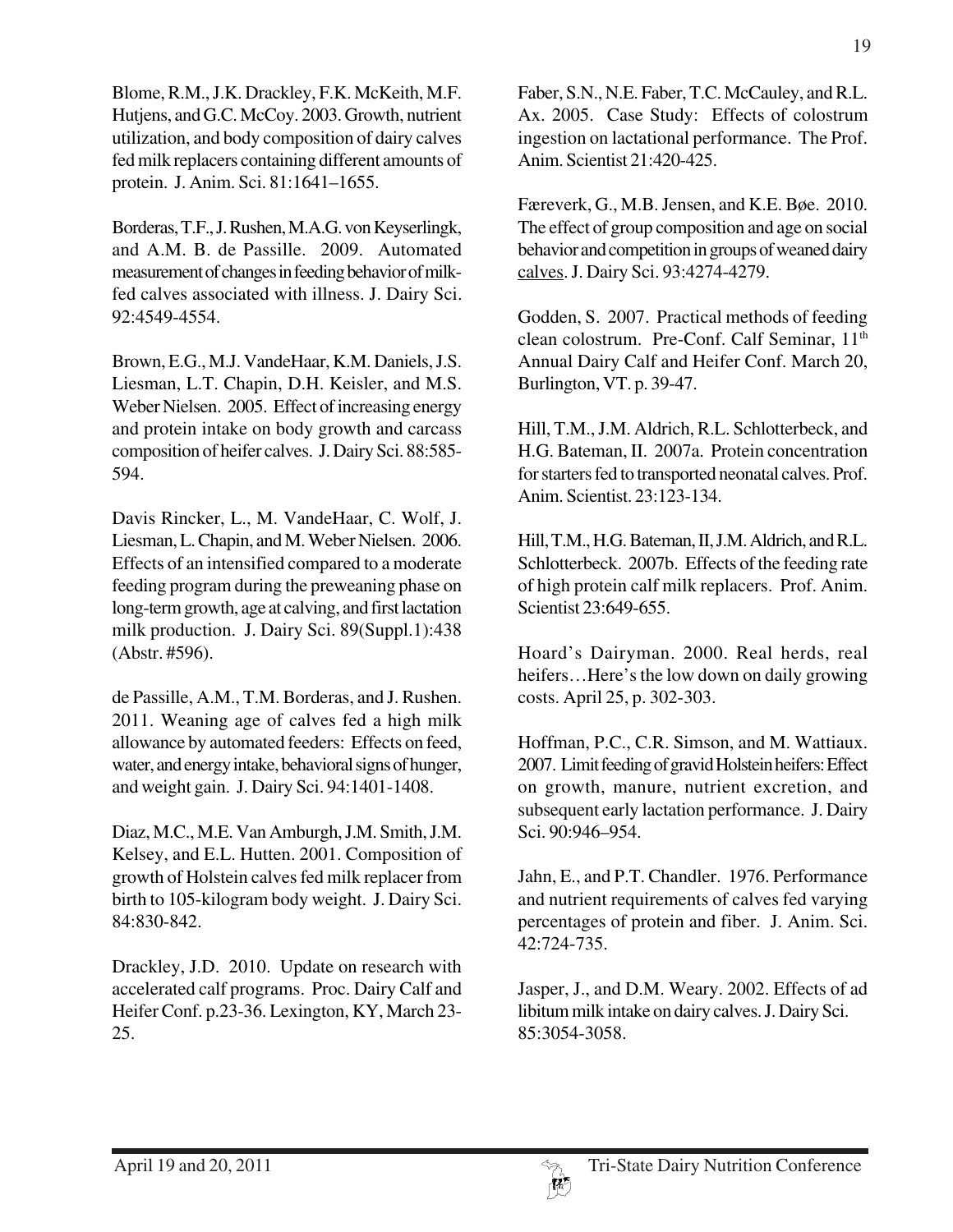Kertz, A.F. 2009. Feed-restriction programs for growing heifers. Proc. Florida Ruminant Nutr. Conf., Gainesville, Feb. 10-11, p. 125-136.

Kertz, A.F. 2011. Feed efficiencies in growing dairy heifers. Proc. Mid-Atlantic Nutr. Conf., Timonium, MD, March 23-24.

Kertz, A.F., B.A. Barton, and L.F. Reutzel. 1998. Relative efficiencies of wither height and body weight increase from birth until first calving in Holstein cattle. J. Dairy Sci. 81:1479-1482.

Kertz, A.F., L.F. Reutzel, and J.H. Mahoney. 1984. Ad libitum water intake by neonatal calves and its relationship to calf starter Intake, weight gain, feces score, and season. J. Dairy Sci. 67:2964-2969.

Khan, M.A., H.J. Lee, W.S. Lee, H.S. Kim, S.B. Kim, K.S. Ki, S.J. Park, J.K. Ha, and Y.J. Choi. 2007. Starch source evaluation in calf starter: I. Feed consumption, body weight gain, structural growth, and blood metabolites in Holstein calves. J. Dairy Sci. 90:5259-5268.

Khan, M.A., D.M. Weary, and M.A.G. von Keyserlingk. 2011. *Invited review:* Effects of milk ration on solid feed intake, weaning, and performance in dairy heifers. J. Dairy Sci. 94:1071- 1081.

Kramer, E., E. Stamer, J. Spilke, G. Thaller, and J. Krieter. 2009. Analysis of water intake and dry matter intake using different lactation curve models. J. Dairy Sci. 92:4072-4081.

Kristensen, N.B., J. Sehested, S.K. Jensen, and M. Vestergaard. 2007. Effect of milk allowance on concentrate intake, ruminal environment, and ruminal development in milk-fed Holstein calves. J. Dairy Sci. 90:4346-4355.

Kuehn, C.S., D.E. Otterby, J.G. Linn, W.G. Olson, H. Chester-Jones, G.D. Marx, and J.A. Barmore. 1994. The effect of dietary energy concentration on calf performance. J. Dairy Sci. 77:2621-2629.

Matuk, C.M., M. Chahine, A. Bach, B. Ozer, M. E. de Haro Martí, J.B. Glaze Jr., T. Fife, and M. Nelson. 2010. Effect of grouping calves postweaning according to pregrouping feed intake on animal performance. J. Dairy Sci. 93:541 (Abstract #640).

Morrison, S.J., H.C.F. Wicks, R.J. Fallon, J. Twigge, L.E.R. Dawson, A.R.G. Wylie, and A.F. Carson. 2010. Effects of feeding level and protein content of milk replacer on the performance of dairy herd replacements. Animal 3:1570–1579.

National Animal Health Monitoring System. Dairy 2007. Part I: Reference of Dairy Health and Management in the United States, 2007. United States Dept. of Agric., Animal Plant and Health Inspection Service, Veterinary Services, October 2007, Fort Collins, CO. http://www.aphis.usda.gov/ vs/ceah/ncahs/nahms/dairy/

National Research Council. 2001. Nutrient Requirements of Dairy Cattle. 7th rev. ed. Natl. Acad. Press, Washington, DC.

National Research Council. 1996. Nutrient Requirements of Beef Cattle. 7th rev. ed. Natl. Acad. Press, Washington, DC.

National Research Council. 1989. Nutrient Requirements of Dairy Cattle. 6th rev. ed. Natl. Acad. Press, Washington, DC.

Porter, J.C., R.G. Warner, and A.F. Kertz. 2007. Effect of fiber level and physical form of starter on growth and development of dairy calves fed no forage. Prof. Anim. Scientist 23:395-400.

Quigley, III, J.D.,T.A. Wolfe, and T.H. Elsasser. 2006. Effects of additional milk replacer feeding on calf health, growth, and selected blood metabolites in calves. J. Dairy Sci. 89:207-216.

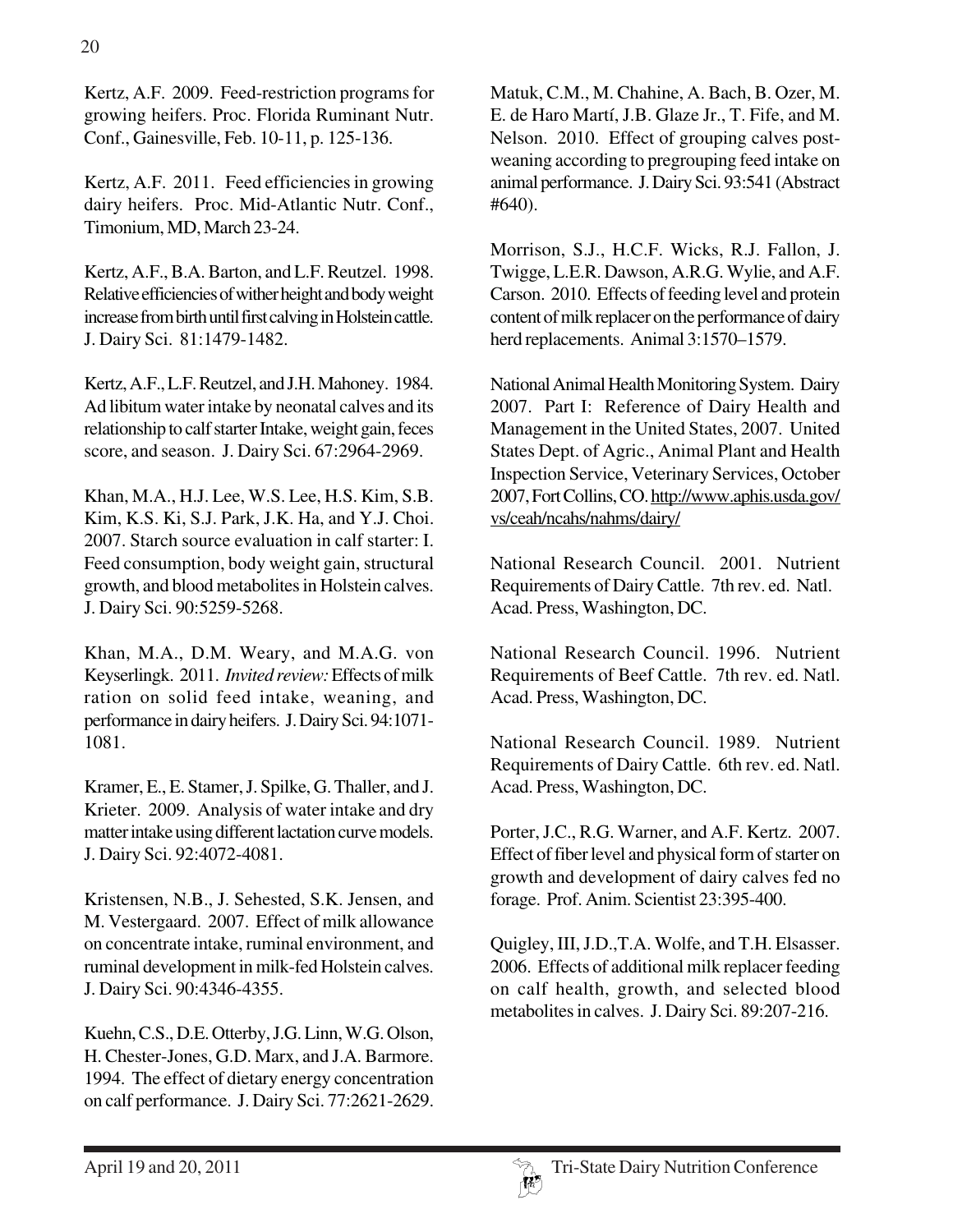Raeth-Knight, M., H. Chester-Jones, S. Hayes, J. Linn, R. Larson, D. Ziegler, B. Ziegler, and N. Broadwater. 2009. Impact of conventional or intensive milk replacer programs on Holstein heifer performance through six months of age and during first lactation. J. Dairy Sci. 92:799-809.

Reid, J.T., G.H. Wellington, and H.O. Dunn. 1955. Some relationships among the major chemical components of the bovine body and their application to nutritional investigations. J. Dairy Sci. 38:1344-1359.

Soberon, F., E. Raffrenato, R.W. Everett, and M.E. Van Amburgh. 2011. Early life management and long term productivity of dairy calves. J. Dairy Sci. (submitted for publication).

Stamey, J.A. 2008. Influence of starter protein content and plane of nutrition on growth and body composition of dairy calves. M.S. Thesis, Univ. Illinois, Urbana.

Stamey, J.A., N.A. Janovick Guretzky, and J.K. Drackley. 2011a. Influence of starter protein content on growth and body composition of dairy calves in an enhanced early nutrition program. J. Dairy Sci. (submitted for publication).

Stamey, J.A., R.L. Wallace, K.R. Grinstead, D.R. Bremmer, and J.K. Drackley. 2011b. Influence of plane of nutrition on growth of dairy calves. J. Dairy Sci. (submitted for publication).

Stobo, I.J.F., J.H.B. Roy, and H.L. Gaston. 1966. Rumen development in the calf. I. The effect of diets containing different proportions of concentrates to hay on rumen development. Br. J. Nutr. 20:171- 191.

Sweeney, B.C., J. Rushen, D.M. Weary, A.M. de Passille. 2010. Duration of weaning, starter intake and weight gain of dairy calves fed large amounts of milk. J. Dairy Sci. 93:148-152.

Tikofsky, J.N., M.E. Van Amburgh, and D.A. Ross. 2001. Effect of varying carbohydrate and fat content of milk replacer on body composition of Holstein bull calves. J. Anim. Sci. 79:2260-2267.

Van Amburgh, M., and J. Drackley. 2005. Current perspectives on the energy and protein requirements of the pre-weaned calf. Chapter 5 in Calf and Heifer Rearing. P. C. Garnsworthy, ed. Nottingham University Press, Nottingham, UK.

Vasseur, E., F. Borderas, R.I. Cue, D. Lefebvre, D. Pellerin, J. Rushen, K.M. Wade, and A.M. de Passille. 2010a. A survey of dairy calf management practices in Canada that affect animal welfare. J. Dairy Sci. 93:1307-1316.

Vasseur, E., J. Rushen, A.M. de Passille, D. Lefebvre, and D. Pellerin. 2010b. An advisory tool to improve management practices affecting calf and heifer welfare on dairy farms. J. Dairy Sci. 93:4414- 4426.

Warner, R.G. 1960. The value of added fat in ruminant rations. Proc. Cornell Nutr. Conf., p. 88- 95, Buffalo, NY.

Warner, R.G. 1991. Nutritional factors affecting the development of a functional ruminant-A historical perspective. Proc. Cornell Nutr. Conf., p. 1-12, Rochester, NY.

Zanton, G.I., and A.J. Heinrichs. 2009. Review: Limit-feeding with altered forage-to-concentrate levels in dairy heifer diets. The Prof. Anim. Scientist 25:393-403.

Zwald, A., T.L. Kohlman, S.L. Gunderson, P.C. Hoffman, and T. Kriegl. 2007. Economic costs and labor efficiencies associated with raising dairy herd replacements on Wisconsin dairy farms and custom heifer raising operations. Univ. of WI., http:/ /www.uwex.edu/ces/heifermgmt/rearingcost.cfm

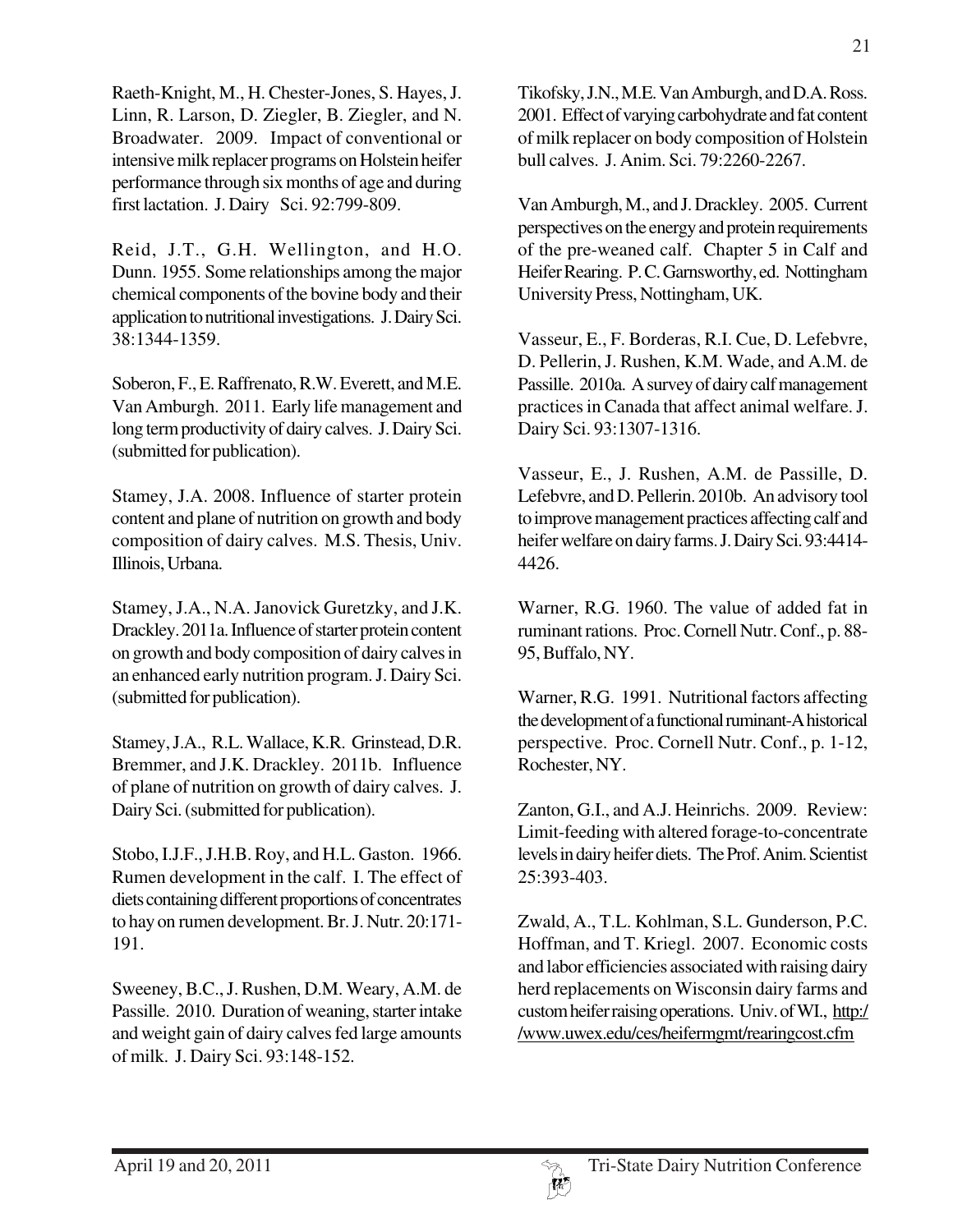| Dairy size, cows            | Small<br>100 | Medium<br>100-499 | Large<br>$500 \text{ or } >$ | All  |  |
|-----------------------------|--------------|-------------------|------------------------------|------|--|
| Non-medicated milk replacer | 11.4         | 14.2              | 26.4                         | 12.7 |  |
| Medicated milk replacer     | 55.2         | 68.2              | 43.6                         | 57.5 |  |
| Unpasteurized waste milk    | 32.2         | 25.7              | 27.6                         | 30.6 |  |
| Pasteurized waste milk      | 1.0          | 3.0               | 28.7                         | 2.8  |  |
| Unpasteurized saleable milk | 32.2         | 17.4              | 12.1                         | 28.0 |  |
| Pasteurized saleable milk   | 1.3          | 1.6               | 2.0                          | 1.4  |  |
| Other                       | 2.6          | 3.5               | 4.9                          | 2.9  |  |

**Table 1.** Liquid feeding programs as a percentage of all operations by herd size (NAHMS 2007).

**Table 2**. Daily gain and calf starter intake for calves fed several milk diets up to 7 wk of age (Warner, 1960).

| Diet                         | No. calves | ADG, lb/day | Starter intake, lb/7 wk |  |
|------------------------------|------------|-------------|-------------------------|--|
| Whole milk                   | 30         | 1.08        | 78.0 <sup>a</sup>       |  |
| $2\%$ fat milk replacer (MR) | 30         | 1.06        | 87.4 <sup>b</sup>       |  |
| 25\% coconut fat MR          | 30         | 1.03        | $78.6^{\circ}$          |  |
| 25% lard oil MR              | 30         | 0.95        | $75.3^{\circ}$          |  |

 $a<sub>b</sub>$  P < 0.05 Means in columns differ if superscripts differ among means.

| ME Intake, Mcal | 15.6% fat         | $21.6\%$ fat   |  |
|-----------------|-------------------|----------------|--|
| Days 14-42      |                   |                |  |
| Milk replacer   | 43.7              | 48.0           |  |
| <b>Starter</b>  | 52.2              | 41.9           |  |
| Total           | 95.9              | 89.9           |  |
| Daily gain, lb  | 1.10 <sup>a</sup> | $0.95^{\rm b}$ |  |
| Days 42 - 56    |                   |                |  |
| <b>Starter</b>  | 73.7              | 69.2           |  |
| Daily gain, lb  | 2.09              | 2.05           |  |
|                 |                   |                |  |

**Table 3.** Calculated total Mcal metabolizable energy (ME) intakes and daily gains from treatments differing in milk replacer fat level (Kuehn et al., 1994).

abP < 0.05 Means with different superscripts within row differ.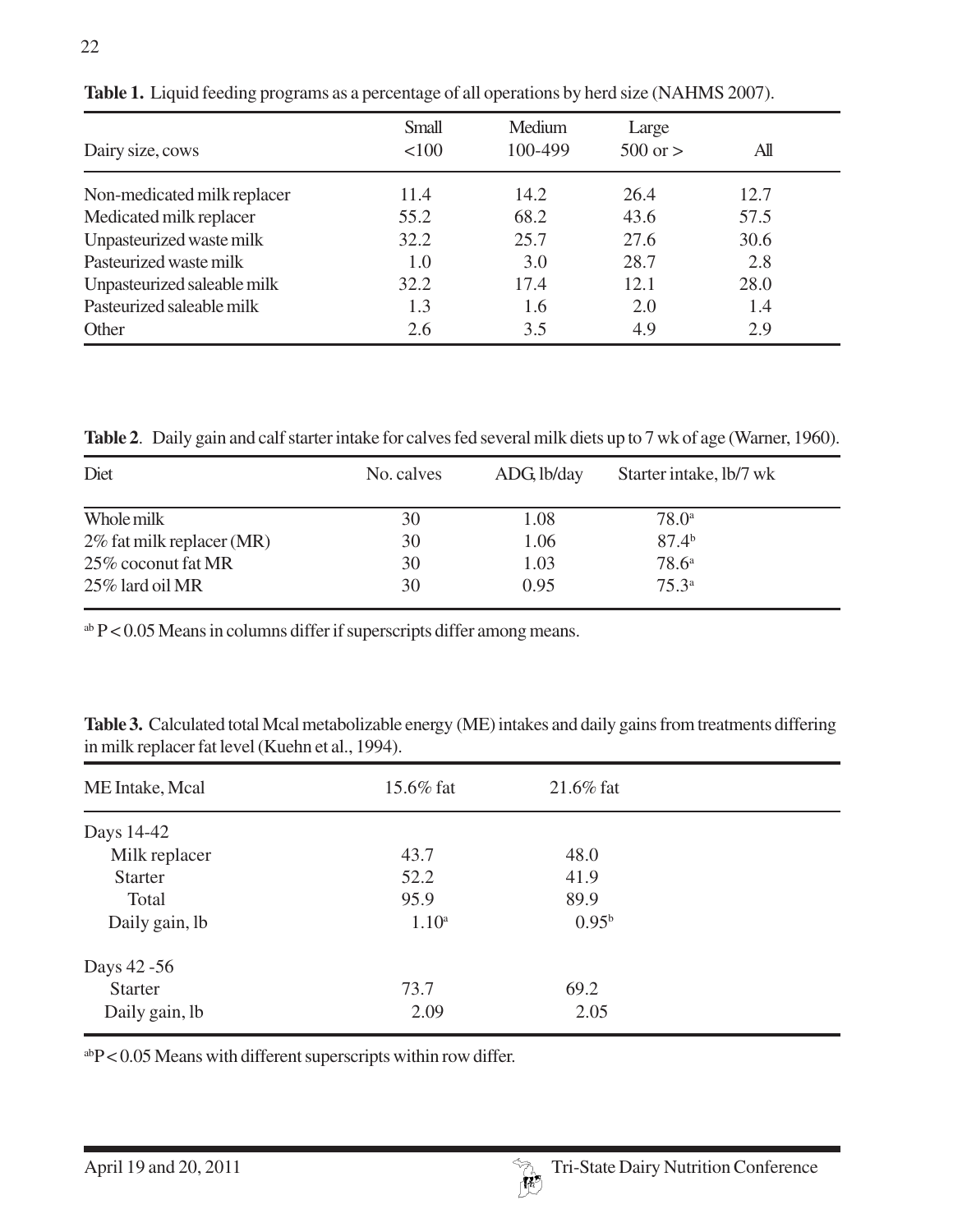|                | $3.7\%$ fat       | $7.3\%$ fat       |  |
|----------------|-------------------|-------------------|--|
| CS DMI, lb/day |                   |                   |  |
| Days 14 to 42  | 1.15              | 1.16              |  |
| Days 43 to 56  | 3.91 <sup>a</sup> | 3.62 <sup>b</sup> |  |
| Daily gain, lb |                   |                   |  |
| Days 14 to 42  | 1.03              | 1.00              |  |
| Days 43 to 56  | $2.18^{a}$        | 1.97 <sup>b</sup> |  |

**Table 4.** Calf starter (CS) dry matter intake (DMI) with or without inclusion of ground roasted soybeans resulting in differing fat content (Kuehn et al., 1994).

abP < 0.05 Means with different superscripts within row differ.

**Table 5.** Nutrient requirements and estimated gain:feed for a 110 lb calf under thermal neutral conditions, using the Cornell and Illinois modification of NRC (2001) equations (Van Amburgh and Drackley, 2005).

| <b>ADG</b> | DMI                  | <b>ME</b>  | CP      | CР                | Estimated  |  |
|------------|----------------------|------------|---------|-------------------|------------|--|
| (lb/day)   | $(\% \text{ of BW})$ | (Mcal/day) | (g/day) | $(\%$ of diet DM) | gain: feed |  |
| 0.44       | 1.05                 | 2.34       | 94      | 18.0              | 0.38       |  |
| 0.88       | 1.30                 | 2.89       | 150     | 22.4              | 0.63       |  |
| 1.32       | 1.57                 | 3.49       | 207     | 26.6              | 0.77       |  |
| 1.76       | 1.84                 | 4.40       | 253     | 27.4              | 0.86       |  |
| 2.20       | 2.30                 | 4.80       | 318     | 28.6              | 0.87       |  |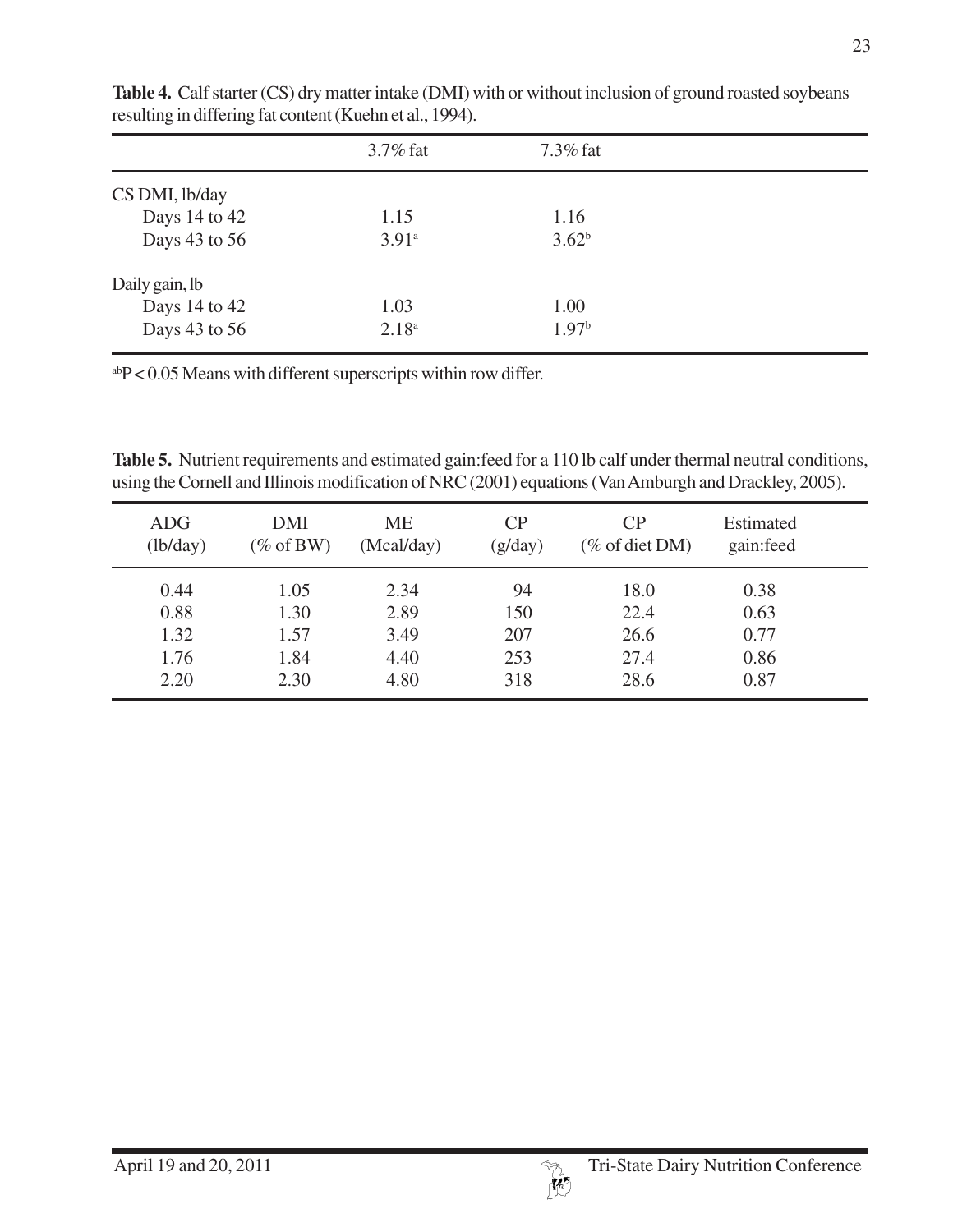|                            | Pelleted            | Mash (texturized) |  |
|----------------------------|---------------------|-------------------|--|
| Daily gain, 5-8 wk, lb     | $1.12^{a}$          | $1.41^{b}$        |  |
| Daily gain, 0-8 wk, lb     | $0.70$ <sup>a</sup> | 0.90 <sup>b</sup> |  |
| Starter intake, 5-8 wk, lb | 86 <sup>a</sup>     | 112 <sup>b</sup>  |  |
| Starter intake, 0-8 wk, lb | 105 <sup>a</sup>    | 134 <sup>b</sup>  |  |
| First week ruminating      | 6.0 <sup>a</sup>    | 3.7 <sup>b</sup>  |  |
| $\%$ of time ruminating    | 8.7 <sup>a</sup>    | $21.0^{\rm b}$    |  |
| Rumen pH                   | 5.0                 | 5.4               |  |
| Papillae length, cm        | 2.9                 | 3.5               |  |
| Digestibility, $%$         |                     |                   |  |
| Dry matter                 | 71.3 <sup>a</sup>   | 76.3 <sup>b</sup> |  |
| Crude protein              | 77.5                | 78.2              |  |
| <b>ADF</b>                 | $28.8^{\rm a}$      | 43.2 <sup>b</sup> |  |
| <b>NDF</b>                 | 39.7 <sup>a</sup>   | 51.9 <sup>b</sup> |  |

**Table 6.** Effects of physical form of calf starter on performance and digestibility (Porter et al., 2007).

abP < 0.05 Means with different superscripts within rows differ.



**Figure 1.** Moisture-free empty body weight crude protein, fat, and ash proportions in calves fed milk replacers differing in percentage of fat (Tikofsky et al., 2001).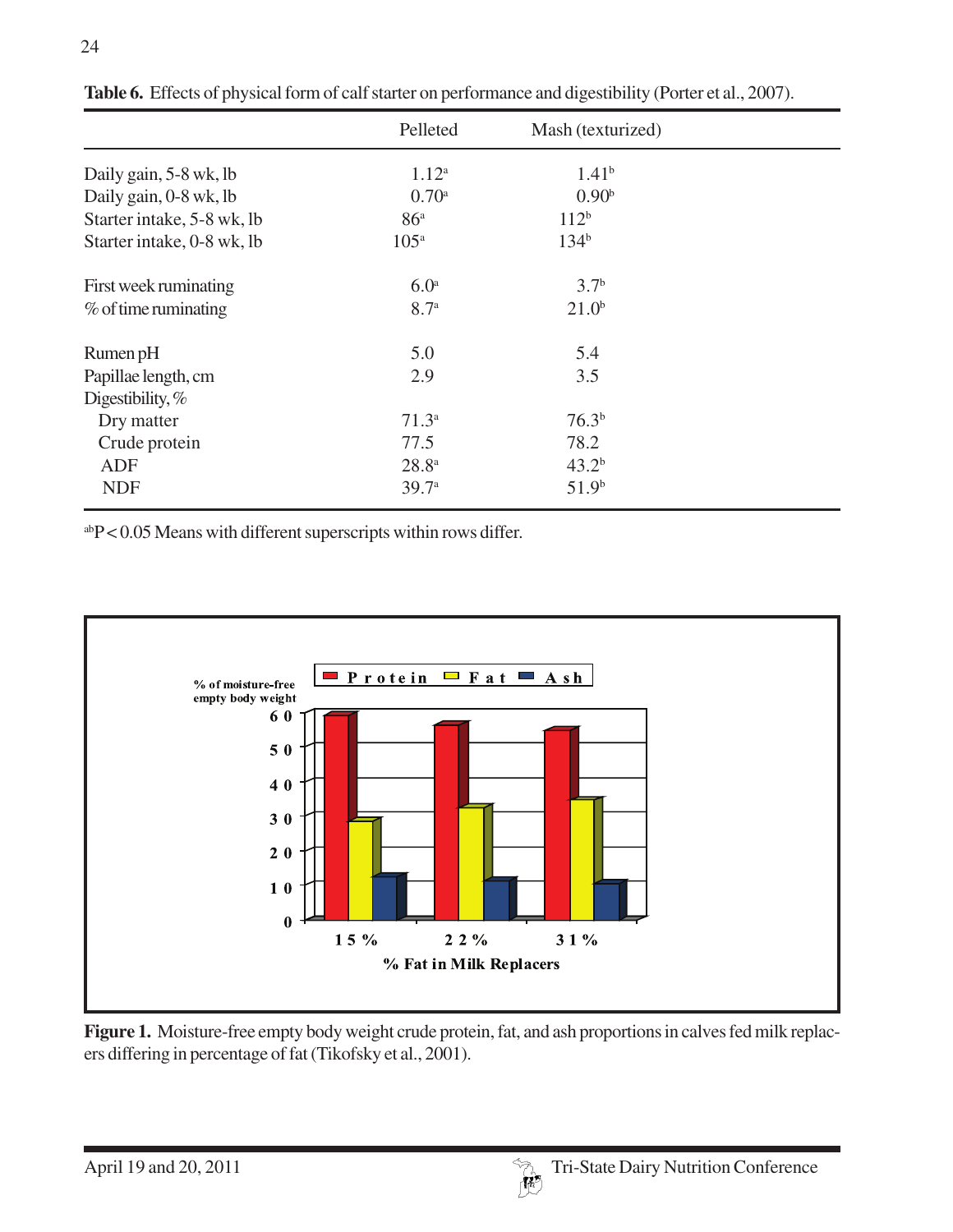

**Figure 2.** Effects of milk replacer (MR) with 20% CP/20% fat and 28% CP/15% fat dry matter intake (DMI) from MR and starter (St) for MR treatments (Stamey et al., 2011a). (Order of bars same as for treatment sequence).



**Figure 3.** Average daily gain (ADG) weekly for 20% CP/20% and 28% CP/15% fat milk replacers (MR) over pre- and post-weaning periods (Stamey et al., 2011a). (Order of bars same as for treatment sequence).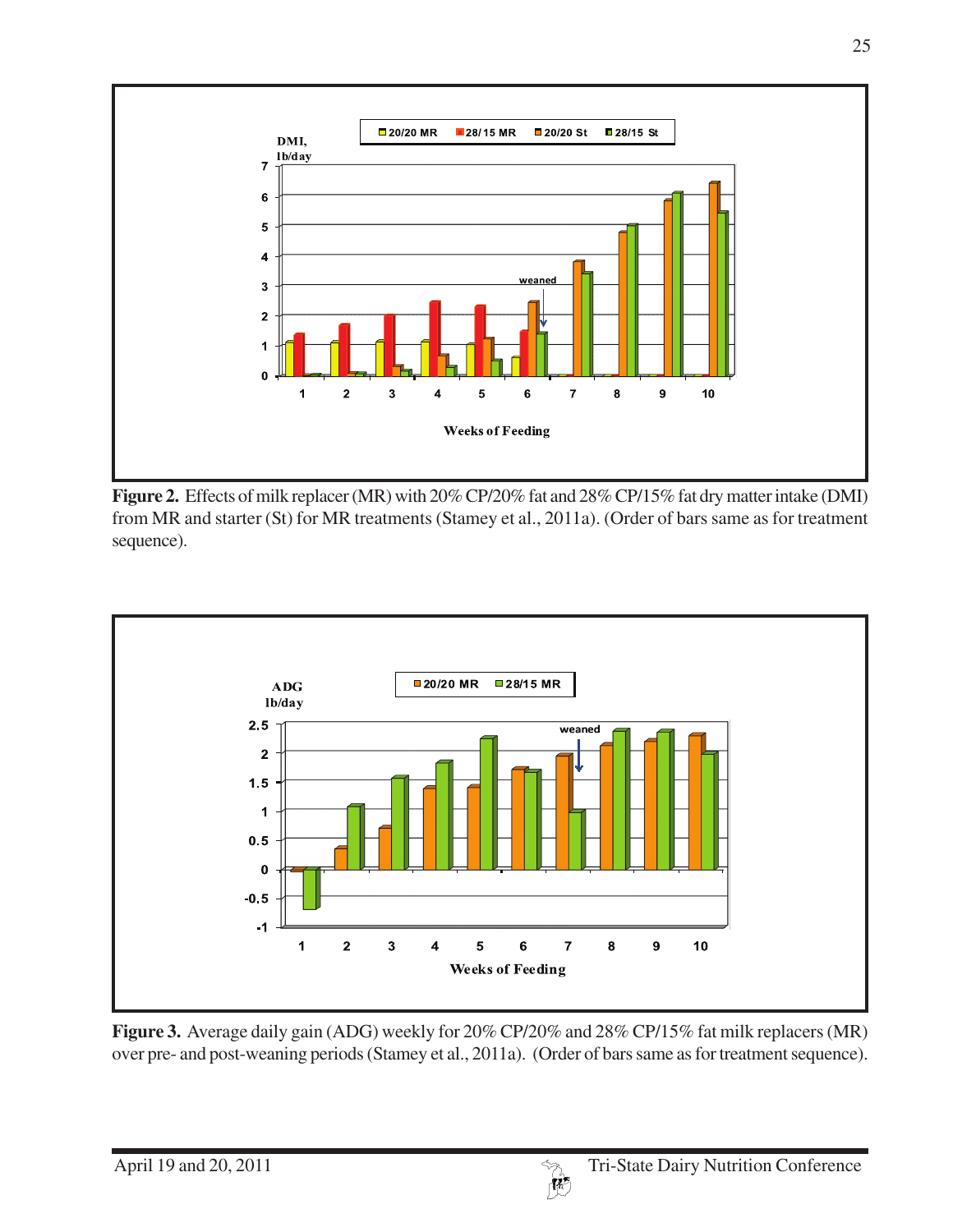

**Figure 4.** Dry matter intakes (DMI) of protein/fat percentages milk replacer (MR) treatments and of accompanying starter (St) treatments (Stamey et al., 2011b).



**Figure 5.** Average daily gain (ADG) with milk replacer (MR) treatments of protein/fat percentages during 9 wk, with full weaning at the end of 6 wk (Stamey et al., 2011b).